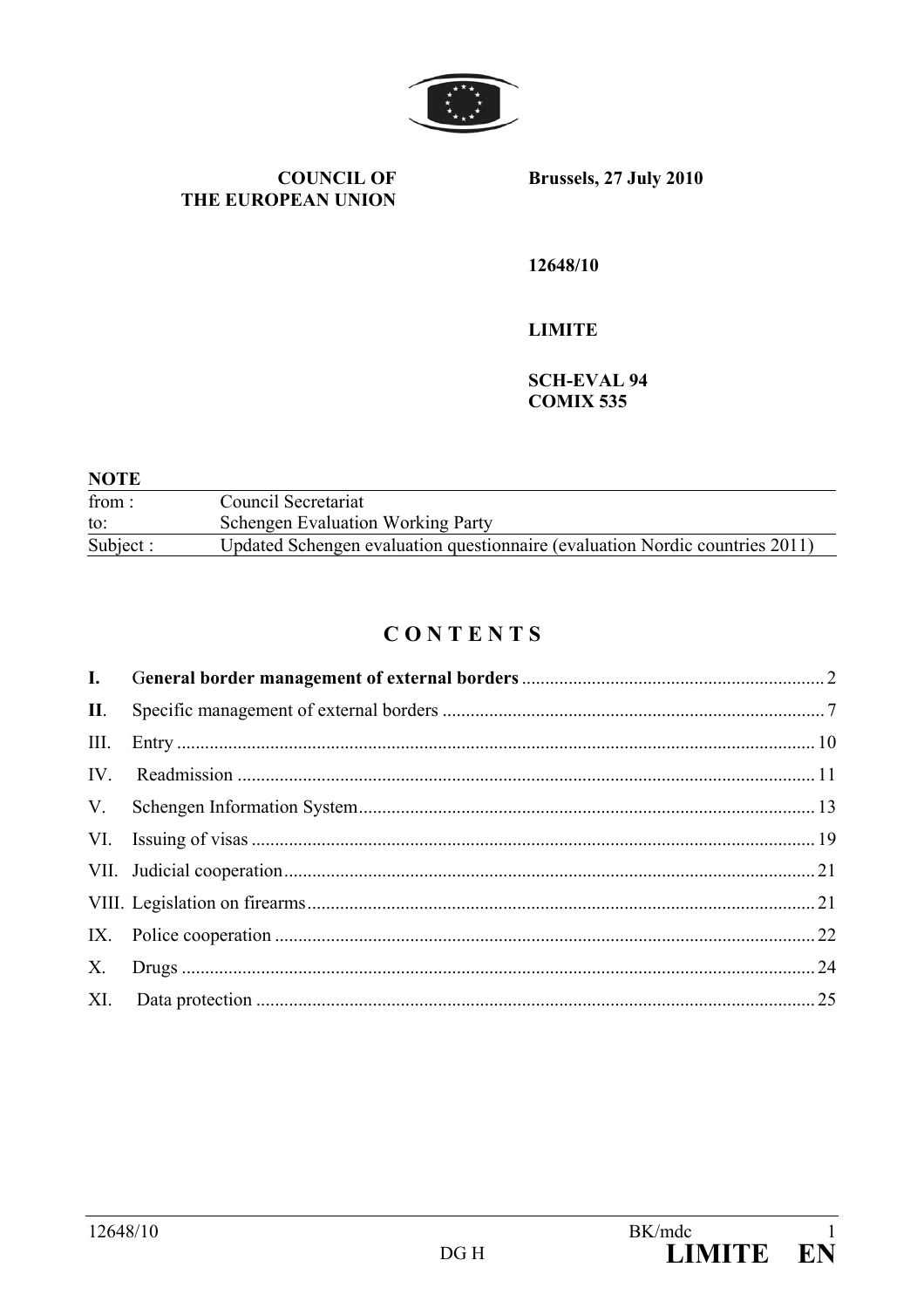## **I. GENERAL BORDER MANAGEMENT OF EXTERNAL BORDERS**

## **A. Border security model**

1. Please describe the border security model in your country? Is this model based on a Governmental decision and what is the nature of this decision? Please provide a copy of all relevant documents.

 *(For Member States already applying the Schengen acquis)* Have you introduced any specific additional police measures (other than those provided by the Schengen acquis) after abolishing border control at internal borders with Member States which have joined the Schengen area since your country was evaluated the last time?

*(For States not yet fully applying the Schengen acquis)* Do you have or are you planning to have a special concept of additional police measures after abolishing border control on internal borders ?

- 2. What legislation in your country governs the issue of border management and directly related issues?
- 3. What do you consider to be the main threats that may affect the security of the borders of your country?
- 4. Is there an overall (written) national security concept or a (written) national border security plan in which the general border control management strategy is developed? Please describe the contents?
- 5. *(For Member States already applying the Schengen acquis)* What changes in the border management system has your country undergone with regards to the abolition of border control at the internal borders with States which have joined Schengen after your country was evaluated for the last time? What changes in the border management system do you plan with regards to states preparing to join Schengen in the near future? *(if applicable)*

*(For States not yet fully applying the Schengen acquis)* What changes in the border management system do you plan with regards to the abolition of border control at internal borders? What changes in the border management system do you plan with regards to states preparing to join Schengen in the near future? *(if applicable)*

## **B. Organisational structure**

6. Which authorities are responsible for border control in your country? Which Ministry or Ministries are they subordinated to? Please describe the structure of these authorities and the division of responsibilities between them and provide an organigramme. What coordination mechanisms are in place between the different bodies both at central and at operational level? Are the different responsibilities and interdependencies laid down in national law or in any kind of documentation?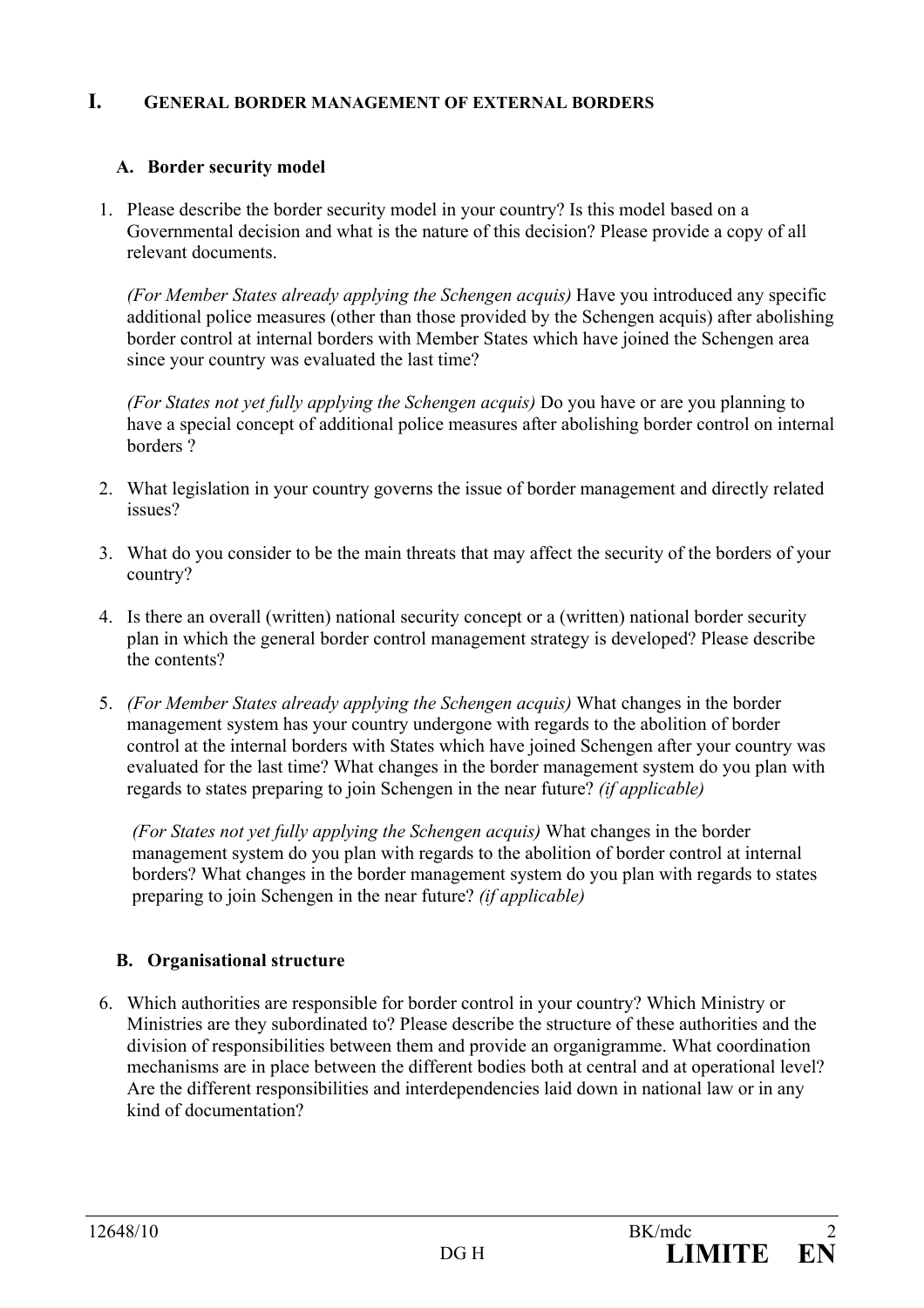## **C. Risk analysis, intelligence & data-flow**

- 7. How are risk analysis, intelligence and data-flow management carried out? Has a risk assessment strategy been developed as a basis for risk analysis at national, regional and local level?
- 8. What strategy is followed with regard to the handling of information concerning illegal immigration, cross-border crime and organised crime? How are results of risk analysis forwarded to the operational authorities responsible for border management (how often and by whom, in writing, in a common database)? How is information concerning illegal immigration, cross-border crime and organised crime handled by the authorities responsible for border management?
- 9. Do the authorities in charge of border control have the necessary information about vehicles, persons and travel documents for whom an alert has been issued? If so, what procedure or mechanism allows them to obtain and use this information in a timely way?

## **D. Human resources management**

- 10. What human resources are used to carry out control at the borders of your country? Please describe the availability and permanency of these resources. Please provide a breakdown of the number of the personnel between land, sea and air borders.
- 11. Are there any plans for staff reinforcement? If so when and with what timetable?

*(For Member States already applying the Schengen acquis)* Did you redeploy staff which used to be deployed for border control at former external and current internal borders? Do border guards formerly deployed for border control at current internal borders continue to be deployed in areas close to these borders? If so, what proportion of current border guards continue to be deployed and what tasks do they have?

*(For States not yet fully applying the Schengen acquis)* Do you intend to redeploy staff which is currently deployed for border control at future internal borders, after the lifting of internal border controls? Will border guards currently deployed for border control at future internal borders continue to be deployed in areas close to these borders? If so, what proportion of current border guards will continue to be deployed and what tasks will they have?

- 12. What are the selection criteria for the recruitment of border guards?
- 13. What are the career prospects of the border guards? Is there a fixed career planning?
- 14. Please describe the basic training programme of border guards, broken down according to different hierarchic levels. To what extent is the EU Common Core Curriculum of the Border Guard training implemented in your national training programmes?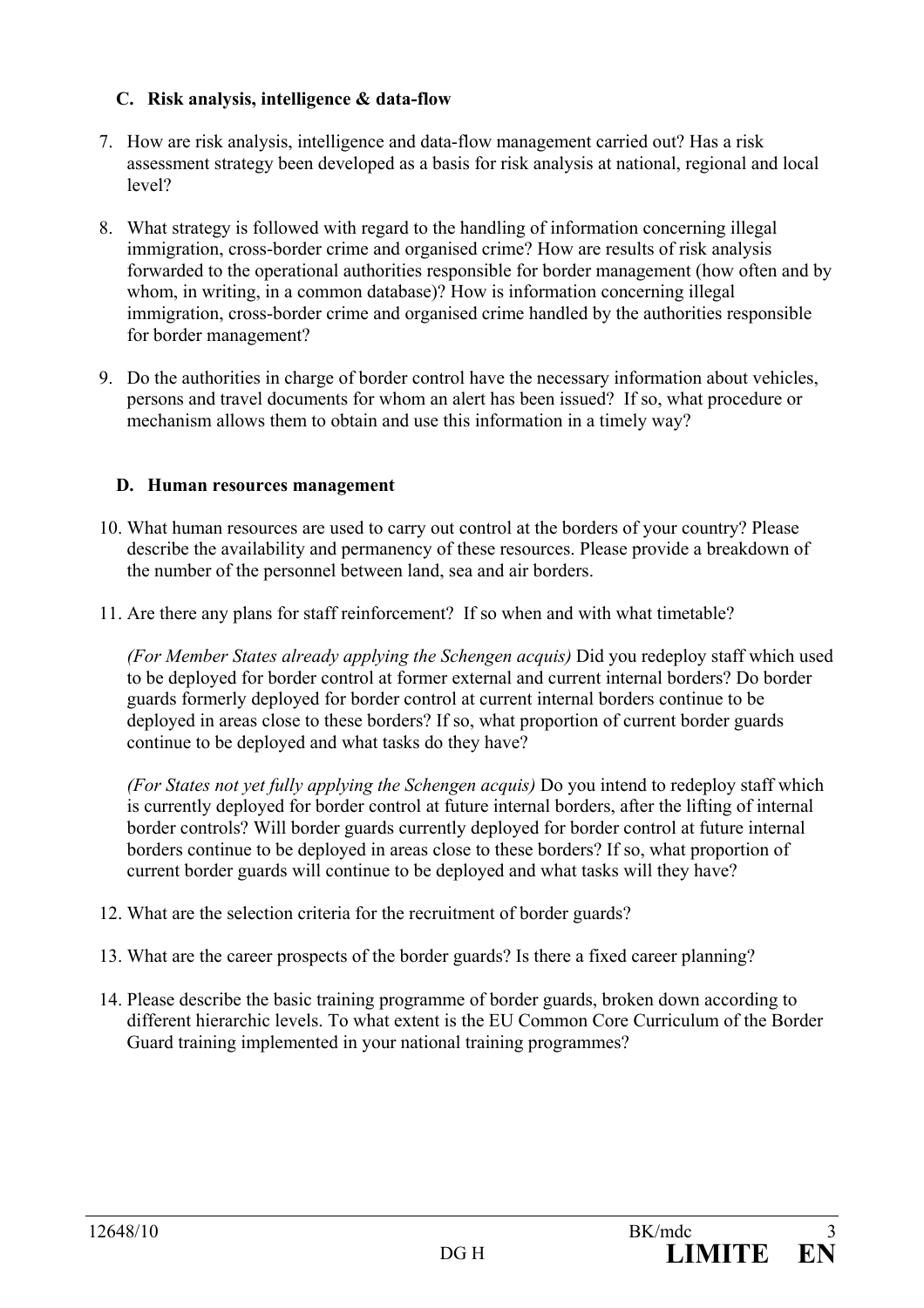- 15. Please describe the system and programmes of further continuing education. How is specialised training organised, related to:
	- a) document checking;
	- b) language skills;
	- c) forged/falsified documents
	- d) stolen cars
	- e) other specialised skills?

How many special trainings have been organised in the last two years?

## **E. International cooperation**

16. Please present a general overview of bilateral and multilateral international cooperation regarding border security, including structures in place to exchange information and joint operational activities undertaken at national, regional and local level. Provide also any existing cooperation agreements in this context.

*(For Member States already applying the Schengen acquis)* Did you modify agreements concluded with neighbouring states with regard to the abolition of border control at internal borders? If yes, please provide details about time schedule and extent of the modifications.

 *(For States not yet fully applying the Schengen acquis)* Do you intend to modify agreements concluded with neighbouring states with regard to the future regime at internal borders? If yes, please provide details about time schedule and extent of the planned modifications.

17. How is cooperation with the European Agency for the Management of Operational Cooperation at the External Borders of the Member States of the European Union (FRONTEX) carried out?

## **F. Border checks**

- 18. What are the main principles for border checks, applied in your country? How many border crossing-points are there in your country at the different borders (land, air, sea)? What is the actual number of staff at the different border crossing-points? Please provide a breakdown of these numbers according to sea, land borders and airports, as well as by border crossing point. Do you have common border crossing-points (BCP) with neighbouring countries? If yes, is the Schengen acquis fully respected?
- 19. *(For Member States already applying the Schengen acquis)* What technical equipment is available at border crossing-points for first and second line border checks?

*(For States not yet fully applying the Schengen acquis)* What equipment has or will be introduced before full application of the Schengen acquis, for instance:

- terminals for consulting national databases and SIS (fixed or mobile),
- Schengen entry and exit stamps and
- equipment for checking of documents?

Please provide a breakdown of these numbers to land, sea and air borders.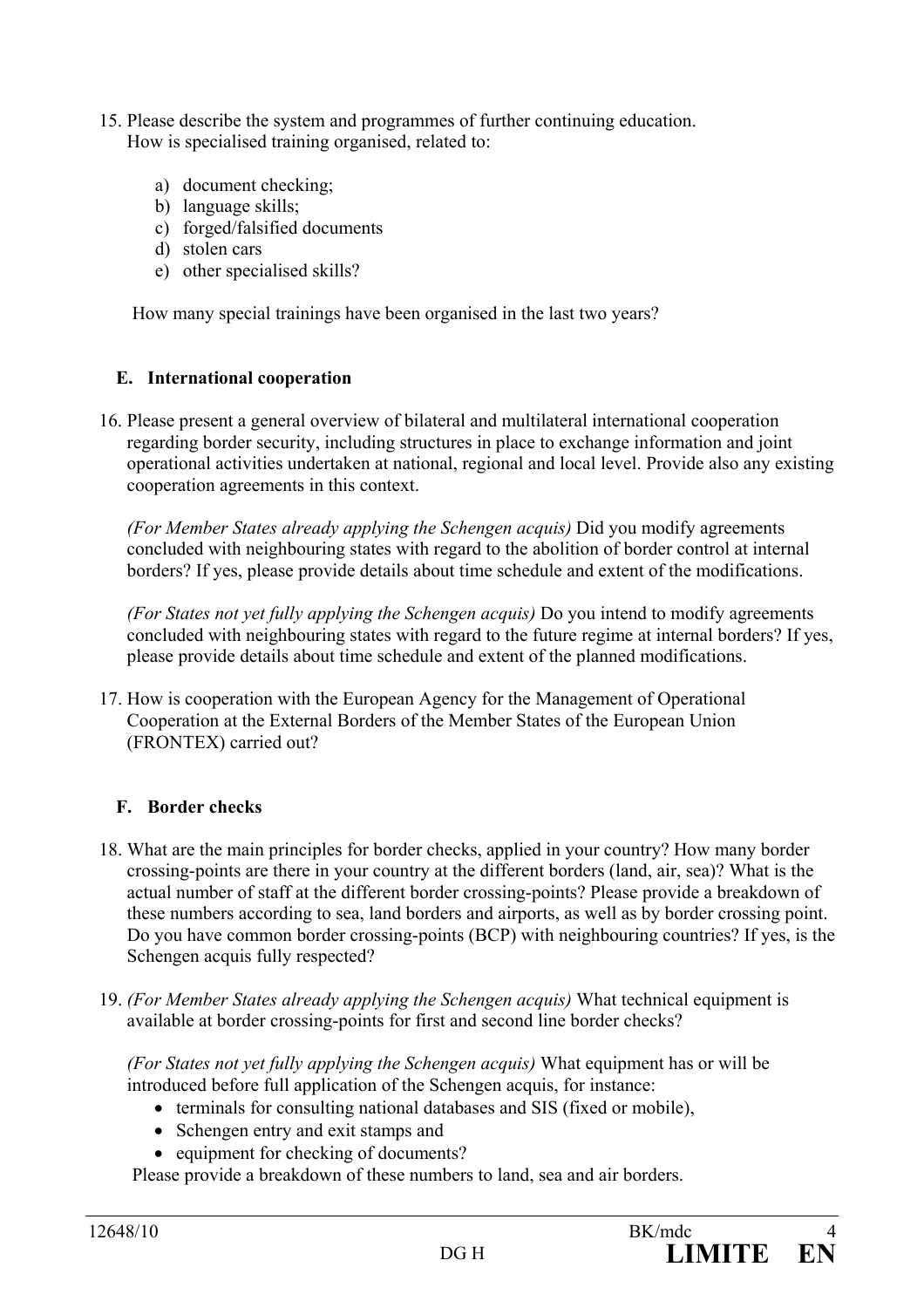- 20. Please describe the procedure for border checks on entry and exit (e.g. availability and use of risk indicators, interviewing, checking conditions of entry, stamping). Please specify according to land, sea and air borders. How are checks on vehicles carried out at land and sea borders?
- 21. Please indicate what databases are used / are available for thorough checks of third country nationals when carrying out border checks in the first line and in the second line?
- 22. Please describe the procedure followed in case of apprehension of illegal immigrants in the process of border control (identification procedure, prosecution, cooperation with other authorities in the field of prosecution, expulsion, assisted voluntary and forced return).
- 23. How is cooperation with Customs organised at the border crossing points? Are joint border checks being carried out? Is the cooperation laid down in an agreement? Is cooperation similar in all border crossing points across the country? Is cooperation with Customs regulated at a central national level?

*(For Member States already applying the Schengen acquis)* Has the scope of activities (in legal and practical terms) of Customs at internal borders change after the lifting of internal border control on persons?

## **G. Border surveillance**

- 24. What are the underlying principles of surveillance of the green and of the maritime border?
- 25. Describe the tactics applied regarding the system of technical surveillance, border patrolling, command and control?
- 26. What is the reaction capability in routine and in emergency situations?
- 27. What is the availability and permanency of human and technical resources for border surveillance?
- 28. What is the number, broken down by type (observation towers, radars, long-range cameras, IR cameras etc.), of monitoring facilities at borders? Please provide a breakdown according to land, sea, air borders.
- 29. Are further reinforcements planned in terms of technical equipment? If yes, when/ how many /with what timetable?
- 30. What are the means of communication between the operational units assigned to monitor land and maritime borders and their operational centre?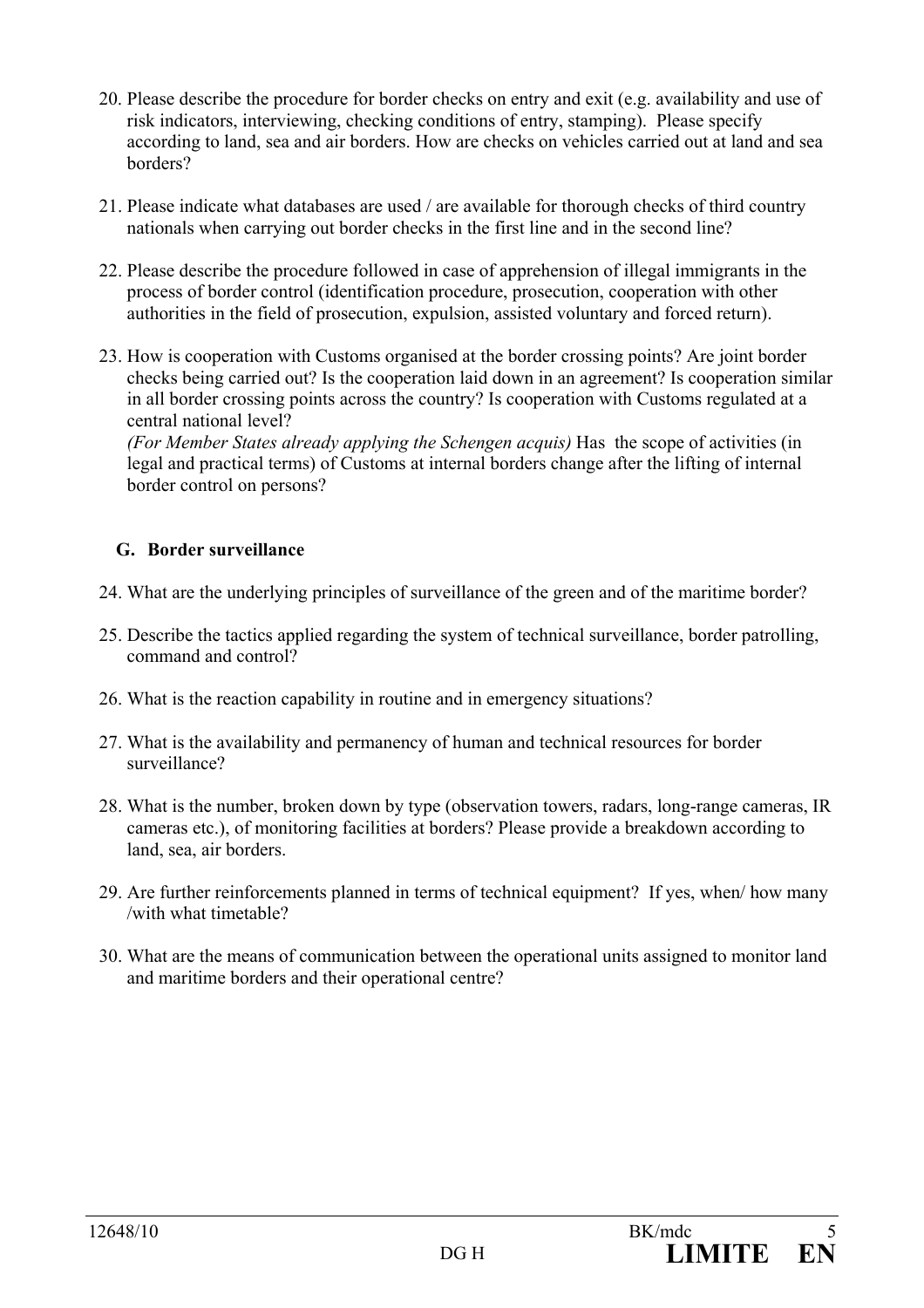## **H. Statistics on illegal border crossings**

- 31. What were the main routes of the illegal immigrants to your country and within your country?
- 32. Please provide statistics on illegal border crossings for the last three years by border types. What is the estimated rate of detection and apprehension of persons crossing the border illegally? How is this estimate calculated/justified?
- 33. How many persons were admitted from/readmitted to neighbouring countries (please name for each of the neighbouring countries)?
- 34. How many illegal immigrants have been detected inside the territory and what are their countries of origin? Provide data over the last three years. What is the background of these illegal immigrants (overstayers, former asylum seekers, people who crossed the border illegally, people travelling from other member states)?

## **I. Fighting illegal migration**

- 35. Explain the activities against illegal immigration undertaken by your authorities in third countries, especially in countries of origin and transit countries. Have immigration liaison officers or police liaison officers (also covering migration-related issues) been seconded to main source countries of illegal immigration? Which service or Ministry are the immigration liaison officers subordinated to? Provide a list of third countries where immigration liaison officers (Council Regulation EC 377/2004) are posted.
- 36. Approximately how many hours per day are external borders surveyed by the available resources (broken down according to the different areas)?
- 37. What are the legal background, organisational structure and method applied for fighting illegal immigration in terms of investigation and checks on persons within the territory? Which organisations in your country are responsible for fighting illegal immigration? If there are more organisations, how do they cooperate with each other?
- 38. Does this legislation (or administrative practice or instruction) provide for differentiation between internal borders/connections or internal border zones and the rest of the territory? If so, describe the differences.
- 39. Is there a memorandum of understanding or other kind of formal arrangements governing cooperation between the competent authorities involved in combating illegal immigration within the country?
- 40. Do you make use of special investigation groups with officers of the various responsible bodies, with a view to combating international organised crime used in integrated border management?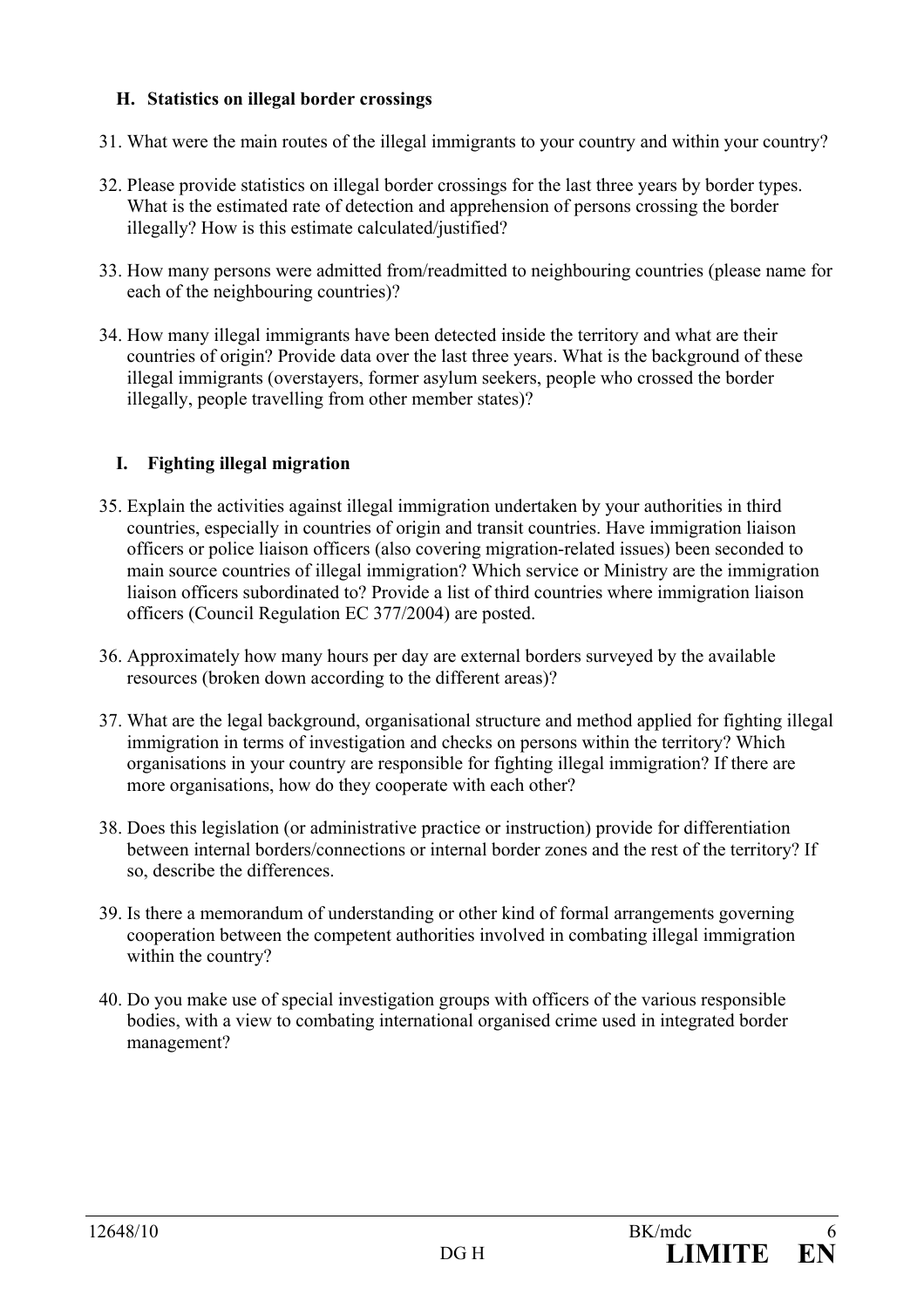## **II**. **SPECIFIC MANAGEMENT OF EXTERNAL BORDERS**

## *A. Sea borders*

- 41. How are checks on the different types of vessels (ferries, cruise ships, cargo vessels, coastal fishing vessels and pleasure boats) carried out?
- 42. What measures have already been taken or are you planning to take in terms of infrastructure to guarantee the separation between passengers of Schengen and non-Schengen ferry connections (physically, administratively, equipment)? How many ports have or plan to have a physical separation between Schengen and non-Schengen passengers? Please provide statistics from all international ports on the number of departures and arrivals and passengers of regular internal ferry connections and from third countries, if available.
- 43. Are passengers on extra-Schengen crossings channelled in such a way so as to ensure the separation between persons enjoying the Community right of free movement and those from third countries? Is signposting ensured in line with the requirements of the Schengen Borders Code?
- 44. Please provide statistics for the past three years as regards the number and types of vessels calling at ports from the EU and third countries (e.g. ferries, cruise ships, cargo vessels, fishing vessels and pleasure boats). What is the percentage of physical control made onboard these vessels? How are decisions on such checks controls made? How are vessels surveyed during their stay in ports?
- 45. Do you make use of advanced passenger data in the process of checking vessels? If yes, how is this organised in practice?
- 46. What tactics are applied for sea border surveillance, including the use of coastal surveillance systems, border patrolling, command and control systems? If an integrated coastal surveillance system is used, please describe its components and capabilities. Please provide a list of vessels traffic monitoring systems (AIS, VMTS, VTMIS LRIT) accessible for the border guard authorities.
- 47. What technical equipment is available to the forces responsible for surveying borders, for instance:
	- radars/surveillance cameras/night vision equipment;
	- helicopters/aeroplanes and
	- ships/boats, available for monitoring of sea borders (by category according to length and maximum speed in knots)?

What is the detection range of the cameras as regards human beings (daylight, IR)?

- 48. Please explain methods and practice of tactical and operational risk analysis at blue borders.
- 49. Do the responsible authorities participate in the European Information System of Immigration Control in Seaports (EISICS) and to what extent?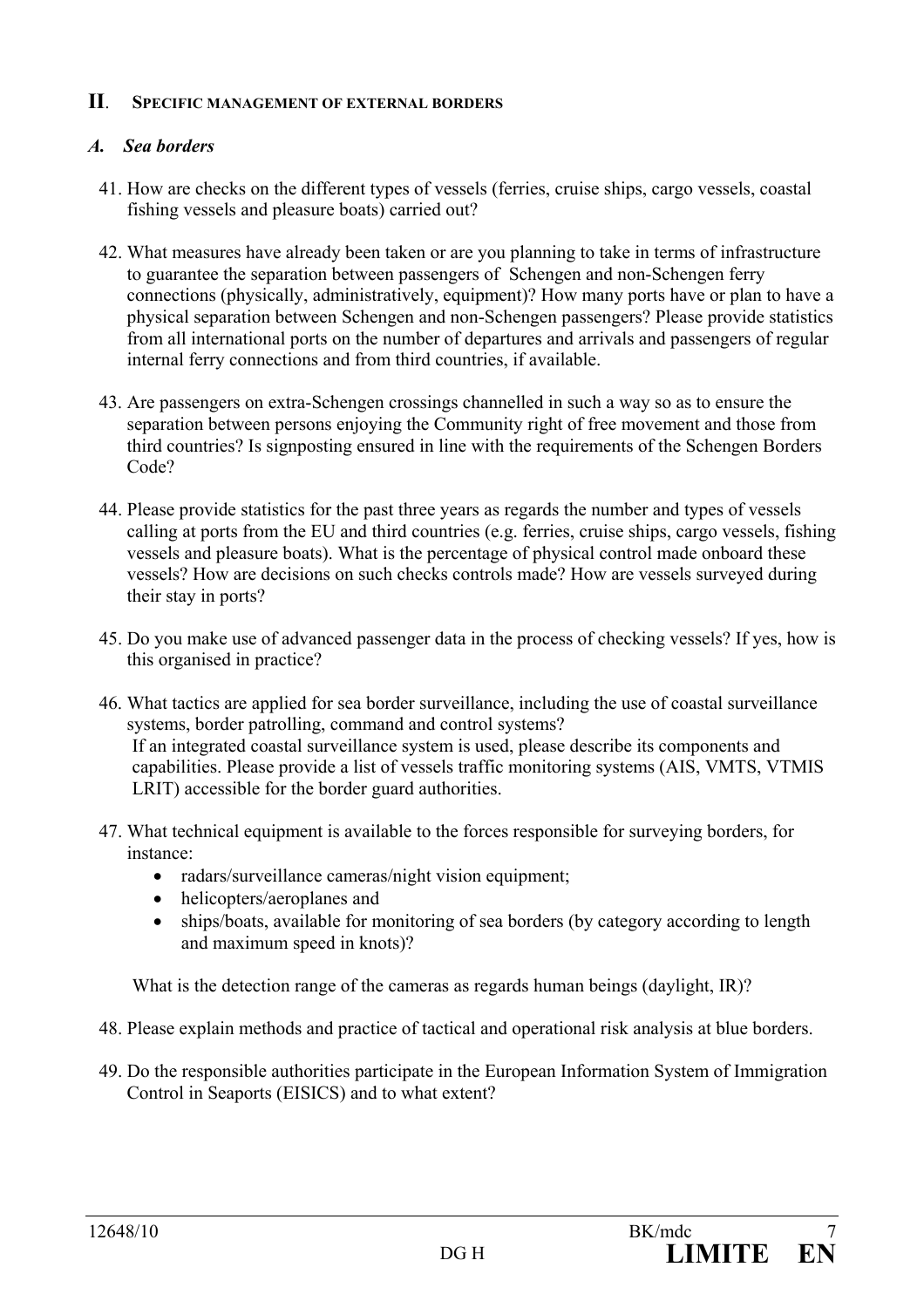- 50. Do the responsible authorities use electronic data interchange (EDI) at their maritime borders? Do you exchange data on sea related threats (e.g. on vessels connected to illegal immigration, etc.). How is the exchange carried out, what data is exchanged and with whom? Are third countries included in data exchange, and what data is exchanged with them?
- 51. Do you cooperate with the Customs authorities in checking and surveillance of your maritime borders? How is this cooperation organised?
- 52. What modus operandi is followed when sea craft carrying suspected illegal immigrants is intercepted at sea (territorial waters; high seas)? What arrangements are in place for the rescue of illegal immigrants in distress at sea?

## *B. Airports*

- 53. What measures are in place in terms of infrastructure to physically separate the flows of passengers of internal Schengen flights from the flows of passengers of other flights? Please describe the requisite measures, implemented at the airports to channel passenger traffic to facilities, reserved for checks (e.g. transportation using airport buses, structural guidance of passengers within the airport building). At how many airports is the separation carried out by physical means? Please provide statistics from all international airports and aerodromes on the number of flights and passengers from within Schengen and from third countries, if available as well as list scheduled origins and destinations by airport.
- 54. Please provide information also on national plans on establishment of new international airports in the foreseeable future (short and medium term) in the period following the Schengen evaluation.
- 55. What measures are in place to provide separate lanes for border checks on persons enjoying the Community right of free movement and on all other persons? Is signposting ensured in line with the requirements of the Schengen Borders Code?
- 56. Do airports have appropriate separate areas for temporary accommodation for asylum applicants and non-admissible passengers?
- 57. Do airports have a separate international transit zone for passengers of non-Schengen flights?
- 58. Are there any special rules governing checks on flight crews? If so, please provide details of the rules in question and on the procedure for checking flight crews.
- 59. Are border checks carried out at the aircraft-door or at the gate in the case of flights from problem countries? Do you carry out pre-boarding-checks at risk-destinations? If so, please describe the procedure being applied.
- 60. Please describe the measures implemented at airports to enable appropriate controls of persons travelling on private flights. How is the general declaration and information concerning passengers' identity (according to Annex VI of the Schengen Border Code) used in the process of border checks?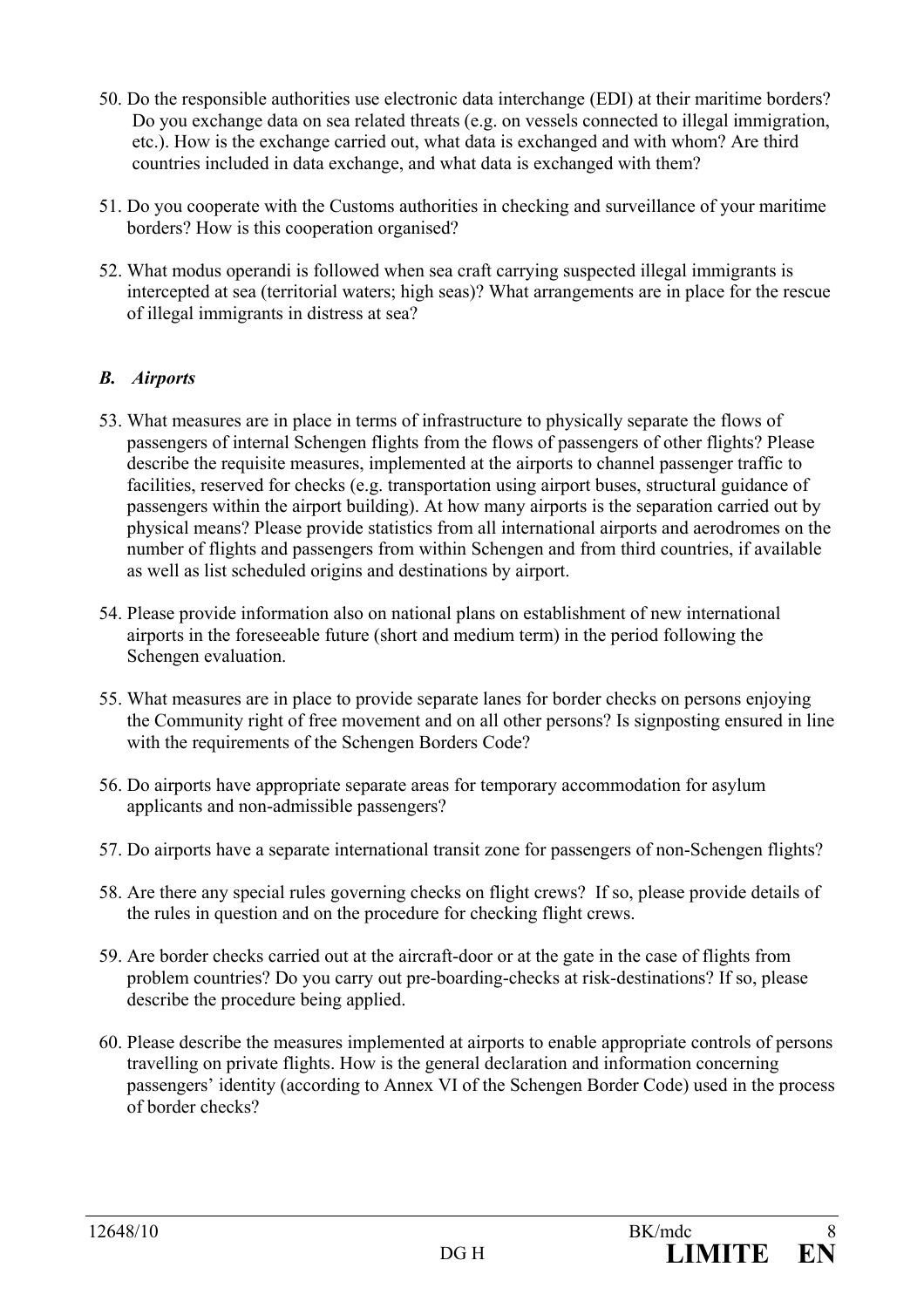- 61. What forms of cooperation have been established with air carriers? How has the Council Directive 2004/82/EC of 29 April 2004 on the obligation of carriers to communicate passenger data been implemented in your national legislation? Are you making use of the capability to request API in practice? If so, how is this organised?
- 62. What measures have been taken to prevent unauthorised persons entering and leaving the reserved areas at airports? Are the perimeters of international airports and aerodromes fenced in and monitored by cameras and sensors? Which authority (authorities) are responsible for access control and monitoring of the perimeters of airports?

## *C. Land borders*

- 63. How are the provisions of the Schengen Borders Code and theSchengen Handbook concerning land borders and the recommendations of the Schengen Catalogue (External borders control, removal and readmission, recommendations and best practices) being applied at your land borders, both at the main international border crossing points and at smaller BCPs'?
- 64. Are separate lanes for border checks on persons enjoying the Community right of free movement and on all other persons provided for at border crossing points? Is the vehicle traffic separated into different lanes by vehicle type? Is signposting ensured in line with the requirements of the Schengen Borders Code?
- 65. How are the perimeters of border crossing points guarded? Do you use technical surveillance equipment, including video for monitoring? Is the surveillance of border crossing points carried out outside their fixed opening hours?
- 66. How are border checks carried out in international trains and, in particular, what kind of equipment is available for border guards carrying out such checks?
- 67. Are there any agreements between your country and neighbouring third countries for the purpose of implementing the local border traffic regime according to Regulation (EC) No. 1931/2006 of the European Parliament and of the Council of 20 December 2006 laying down rules on local border traffic at the external land borders of the member States and amending the provisions of the Schengen Convention? What are the main rules for local border traffic in your country? How are border checks carried out in that respect?
- 68. What technical equipment has been made available to the forces responsible for border surveillance (see also question 29), for instance:
	- a) helicopters/aeroplanes,
	- b) vehicles, boats.
	- c) radars/night vision/infrared detection equipment,
	- d) integrated technical surveillance systems and
	- e) surveillance cars?

What is the detection range of human beings of cameras (daylight, IR)?

69. Are special mobile units available for guaranteeing the appropriate reaction capability at the external land borders?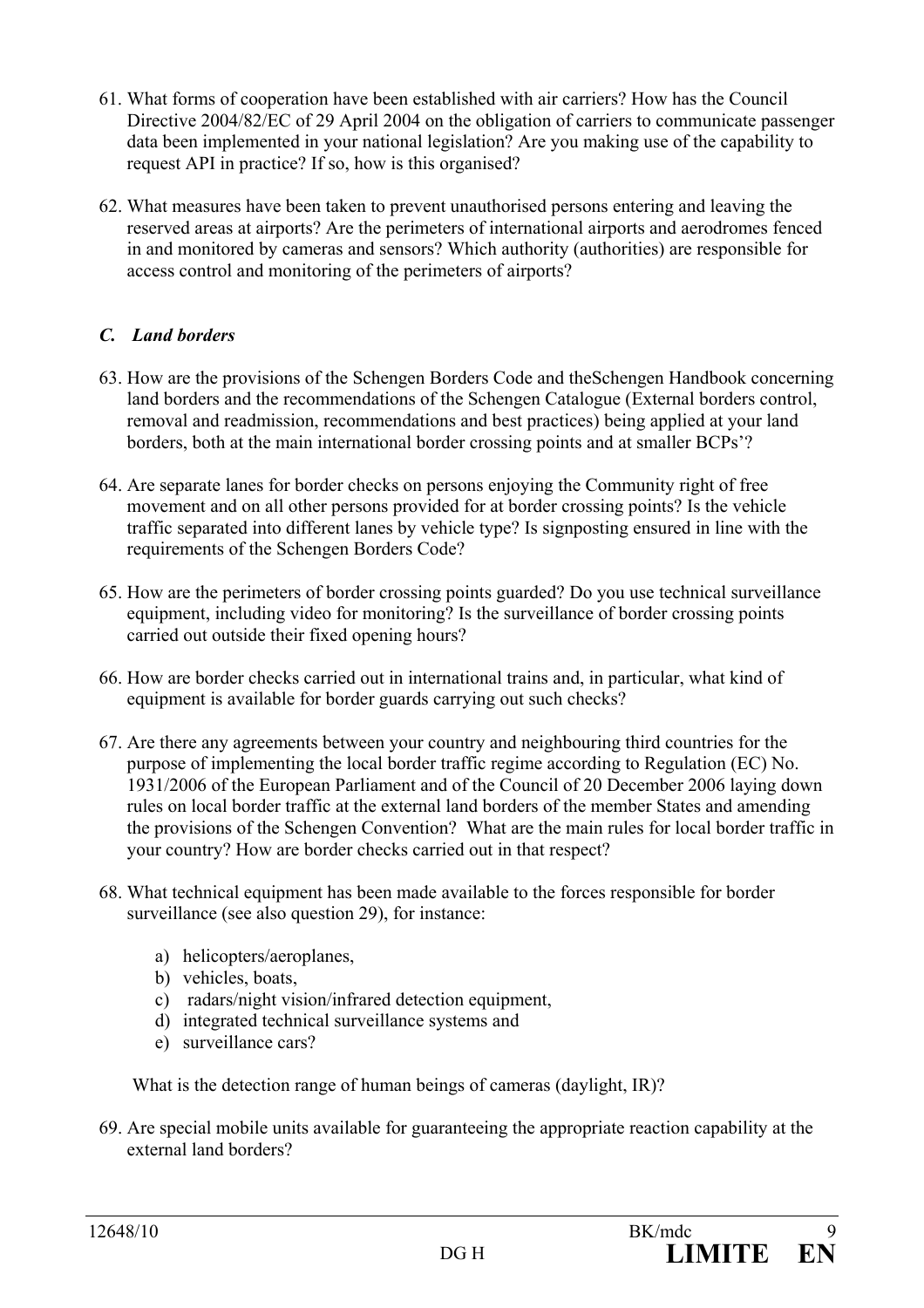- 70. What kind of cooperation arrangements with border guard forces of the neighbouring countries have been implemented at the regional and local level? Are there cooperation agreements between border guard units of the neighbouring countries at the regional level?
- 71. Do you cooperate with the Customs authorities in border checking and surveillance at your land borders? How is this cooperation organised?

## **III. ENTRY**

- 1. What administrative and criminal-law penalties have been introduced under your national legislation for
	- a) persons entering the national territory illegally?
	- b) persons involved in assisting/facilitating illegal immigration?
	- c) persons using labour made up of illegally resident aliens?
- 2. Has your country already signed or ratified the additional protocols to the UN Convention against Trans-national Organized Crime on trafficking in human beings and the smuggling of migrants?
- 3. Are Directive 2002/90/EC defining the facilitation of unauthorised entry, transit and residence and Framework Decision 2002/946/JHA on the strengthening of the penal framework to prevent the facilitation of unauthorised entry, transit fully implemented?
- 4. What is the maximum and minimum sentence/amount of the applicable penalties/sanctions in accordance with the above instruments? Please provide the numbers of criminal prosecutions and convictions related to smuggling of people.
- 5. Are criminal-law penalties envisaged against those who assist a person to leave a country allowing them to enter another one illegally?
- 6. In accordance with the provisions of Article 26 of the Schengen Convention, does national law oblige sea or air carriers or operators of international coach services to take all the necessary measures to ensure that an alien is at the point of departure in possession of the travel documents required for entry into the territories of the Contracting Parties?
- 7. Have criminal-law or coercive measures been introduced in case of non-compliance with this duty?
- 8. Are carriers legally obliged to return aliens who are not in possession of the required documents?
- 9. Is Council Directive 2001/51/EC of 28 June 2001 supplementing the provisions of Article 26 of the Schengen Convention fully implemented in your country? What is the maximum and minimum amount of the applicable financial penalties? Please provide information on how many penalties were imposed on carriers, what the total amount of financial penalties was and how many of them were effectively applied during the last 3 years. Break down to air, land, sea borders. Which is the competent authority in this area?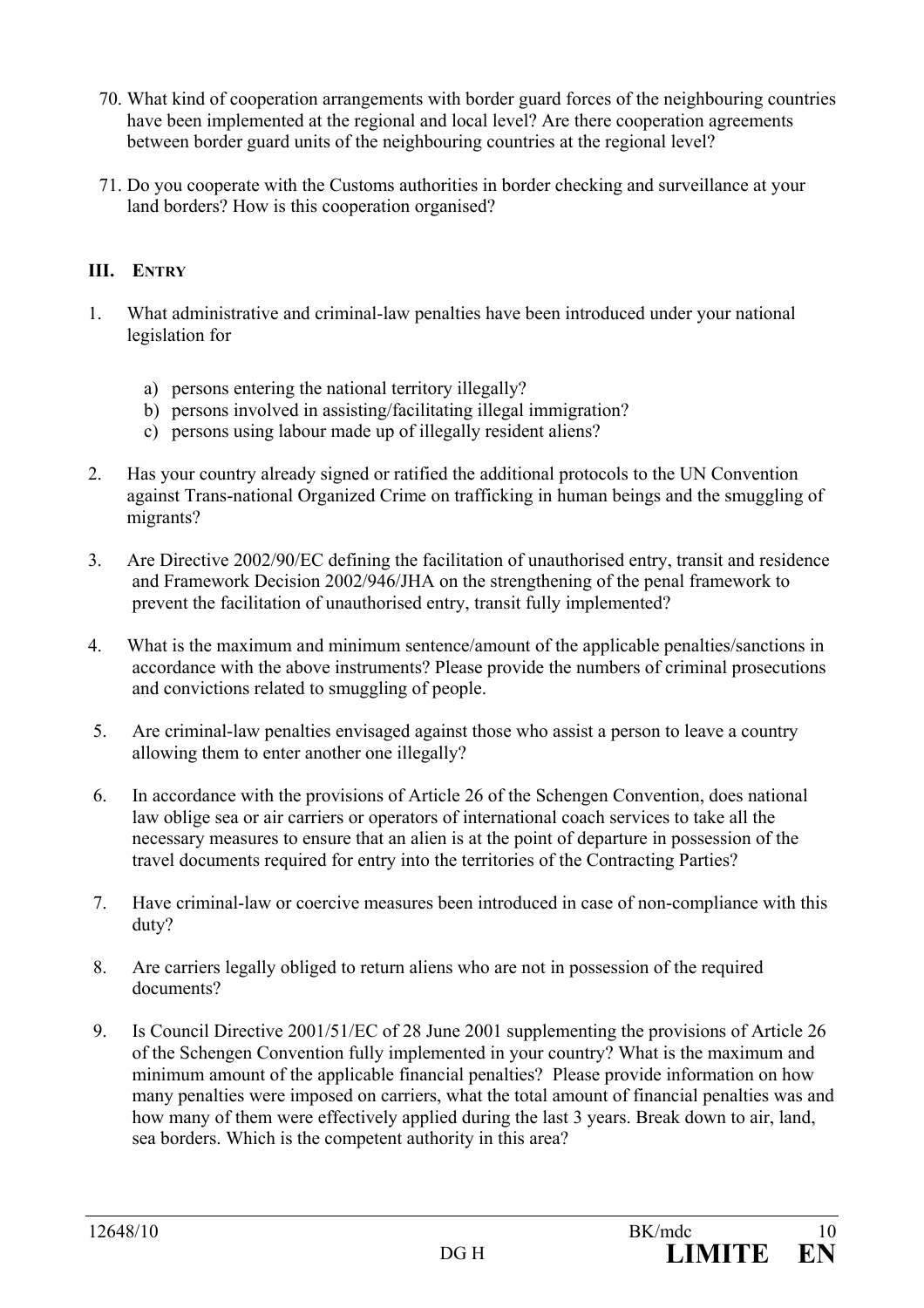- 10. How is visa-issuance carried out at the border and what was the number of visas issued at the border during the last three years by border type? Please break down the number of issued visas on the basis of the reason for issuance and the persons benefiting there-from (nationality, passenger or crew member). Please provide information regarding the number of applications refused. Do you issue visas at the border to family members of EU citizens? What is the readiness of your country for implementation of the Visa Information System when issuing visas at the border?
- 11. What methods are used for storage and issuance of blank visa?
- 12. What are the methods and frequency for changing the numerical security codes for uniform entry/exit stamps? What methods are used for keeping uniform entry/exit stamps?
- 13. How is the processing of refusals and asylum applications carried out at BCPs? Please describe the procedure regarding persons whose entry is refused. How many refusal-of-entry decisions have been taken (total number, breakdown by main nationalities concerned and breakdown by border posts)? How many persons have been refused entry since 2006? On what grounds were they refused?

 How many aliens have sought political asylum? How many aliens were granted political asylum? How many aliens were refused political asylum?

- 14. Do you have the possibility of an accelerated asylum procedure for asylum seekers at the border?
- 15. Do you have the possibility to detain persons who are refused entry and ask for asylum during their asylum procedure?
- 16. How many counterfeit travel documents have been discovered at BCPs? Please provide statistics over the last 3 years, broken down per border crossing points and types of documents.
- 17. Is information on original and counterfeit travel documents available at BCPs? What methods are used for this purpose? Are FADO and appropriate national databases accessible at BCPs via computer network? Which authority is responsible for administrating these databases?
- 18. Are EURODAC and national AFIS accessible at BCPs? How do you check and store data? Which data do you store?

## **IV. READMISSION**

- 1. Which bilateral (non-EC) readmission agreements exist with
	- (a) other Schengen States?
	- (b) with other MS of the European Union
	- (c) third countries?

To which countries do you have implementation-protocols to EU-readmission-agreements?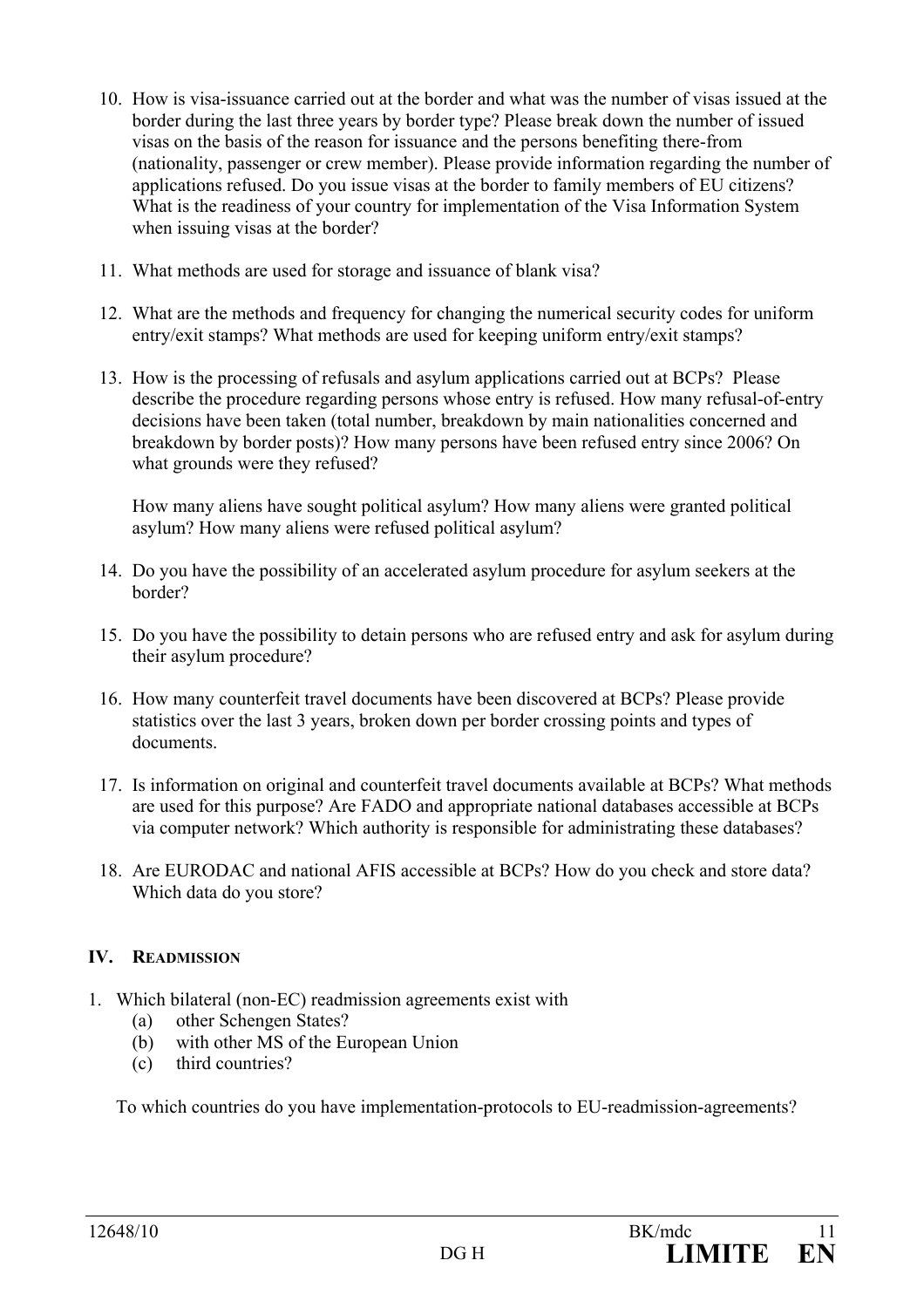- 2. How many persons have been sent back each year since 2006 under these agreements? Please break this down by the country to which the person was sent back.
- 3. What is the number of foreigners readmitted (figures per State)
	- (a) to other Schengen States?
	- (b) to transit States?
	- (c) to the countries of origin of the persons concerned?

How many cases were studied in total? What were the countries of origin involved? Please indicate the main reasons for readmission of foreigners.

- 4. Which administrative structures are responsible for readmission and expulsion? What legal and practical measures have been taken to ensure the readmission and expulsion of illegally resident aliens? Are these measures effective? How many readmission applications were addressed and how many of them executed? What is an average length of readmission procedure (from the point of addressing the request until the effective return of the person)?
- 5. Over the past five years, how many illegal aliens have been deported by the authorities of your country? How many have been deported outside the readmission procedures? Please provide details for all type of border and all types of procedure (regular/accelerated).
- 6. Is the EU laissez-passer used for readmissions? If yes in relation to which country?
- 7. How are aliens required to leave the country identified in cases of doubt or if identity papers are unavailable?
- 8. Are there any residence arrangements in place for foreigners who, for various reasons, cannot be expelled? If so, please specify. What are the conditions for these arrangements? Does this apply also to persons who have entered the country illegally without having applied for asylum? What measures do your authorities take to help an alien required to leave the country to acquire travel documents, or are such steps left entirely to the alien? How is voluntary return promoted? Do you have a program of assisted voluntary return? Is there cooperation with NGO's, like IOM?
- 9. Is instant return a legal possibility in the case of foreigners detected upon entering the country illegally or immediately after crossing the borders?
- 10. What legal remedies can be applied by the foreigner to prevent his return?
- 11. What percentage of expulsions ordered are actually carried out? Please provide statistics over the last 3 years.
- 12. Do you have the possibility to detain illegal migrants awaiting an opportunity to readmit them? For how long, is there any time limit?
- 13. Is there any central body responsible for issuing travel documents for readmission or expulsion? What experience does it have in this field? Are any other (i.e. decentralised) authorities involved in acquiring documents for readmission or expulsion?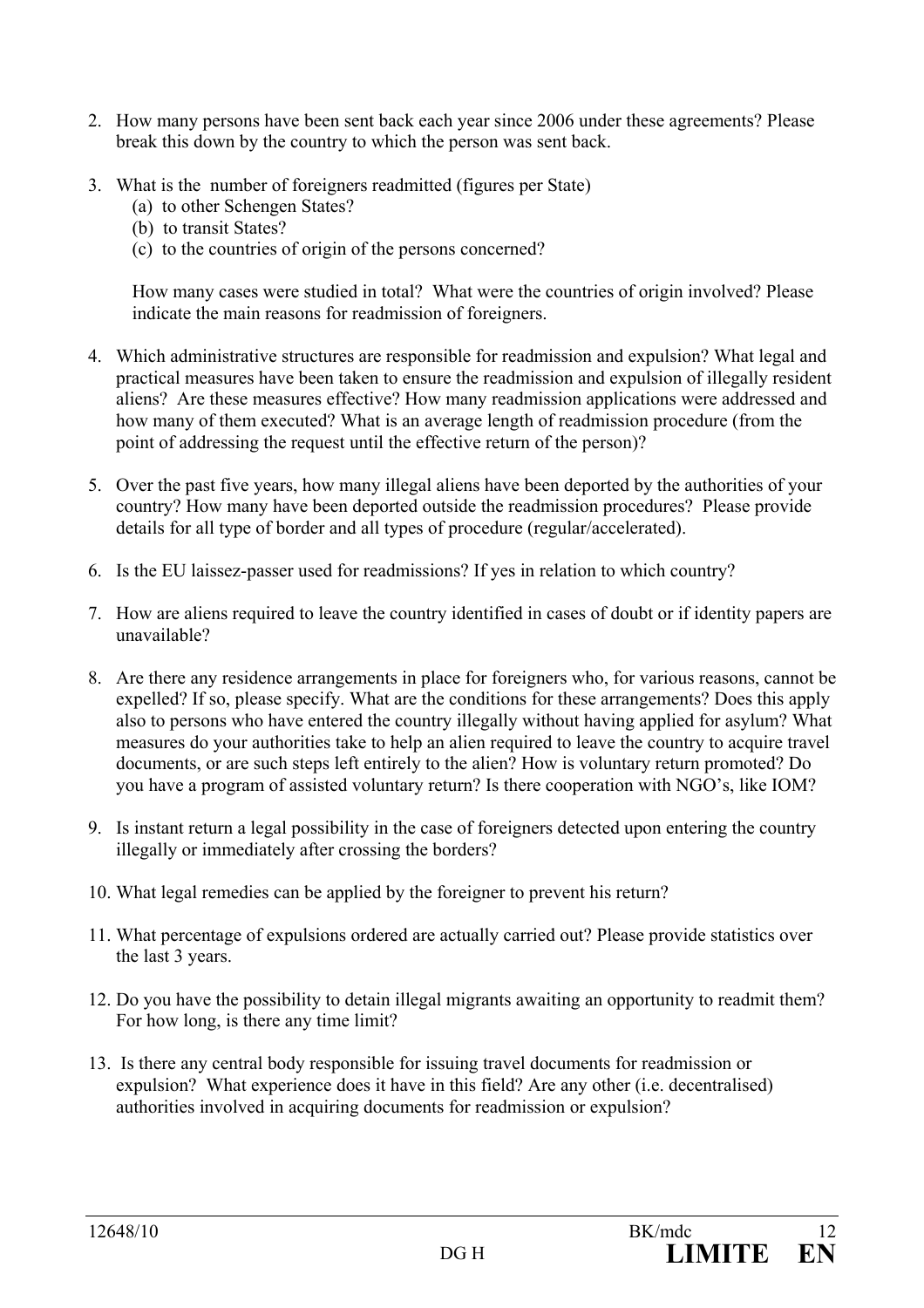#### **V. SCHENGEN INFORMATION SYSTEM**

### *Note : The questions included in the following chapter are based on the current SIS, but are equally valid in relation to SIS II.*

#### **Description of measures to check whether data are in conformity with the requirements of the SIS II legal framework.**

#### **A. Preparatory measures**

- 1. Please describe the legislative and regulatory provisions setting up the national system.
- 2. Please describe the legislative and regulatory provisions setting up the SIRENE Bureau, including subsequent legislative measures, including measures still to be taken.
- 3. Please describe the functioning of the national information systems for the purpose of issuing and accessing the following categories of alerts:
	- a) alerts on third country nationals who should be refused entry to the Schengen area;
	- b) alerts on persons wanted for arrest (in view of surrender or extradition);
	- c) alerts on persons to ensure protection or prevent threats;
	- d) alerts on persons wanted for judicial procedure;
	- e) alerts on persons and objects for discreet surveillance or specific checks;
	- f) alerts on objects for seizure or use as evidence in criminal proceedings?

 Have these systems been set up with the data structure of the SIS in mind? If yes, what is the level of progress achieved? If not, please describe the relevant projects/plans including dates and/or timescales.

 How are data from these national systems entered into, updated in and deleted from the SIS? Please describe communication, data entry procedures and quality control.

#### **B. Organizational aspects**

#### **General**

4. Please give a general presentation on the organisations that are responsible for policing functions in relation to the SIS.

#### **NSIS**

- 5. Please describe the geographical location of the access points or national interfaces currently used and to be used for SIS II.
- 6. Please describe the structure, hierarchy and organisation of the (future) N.SIS II Office.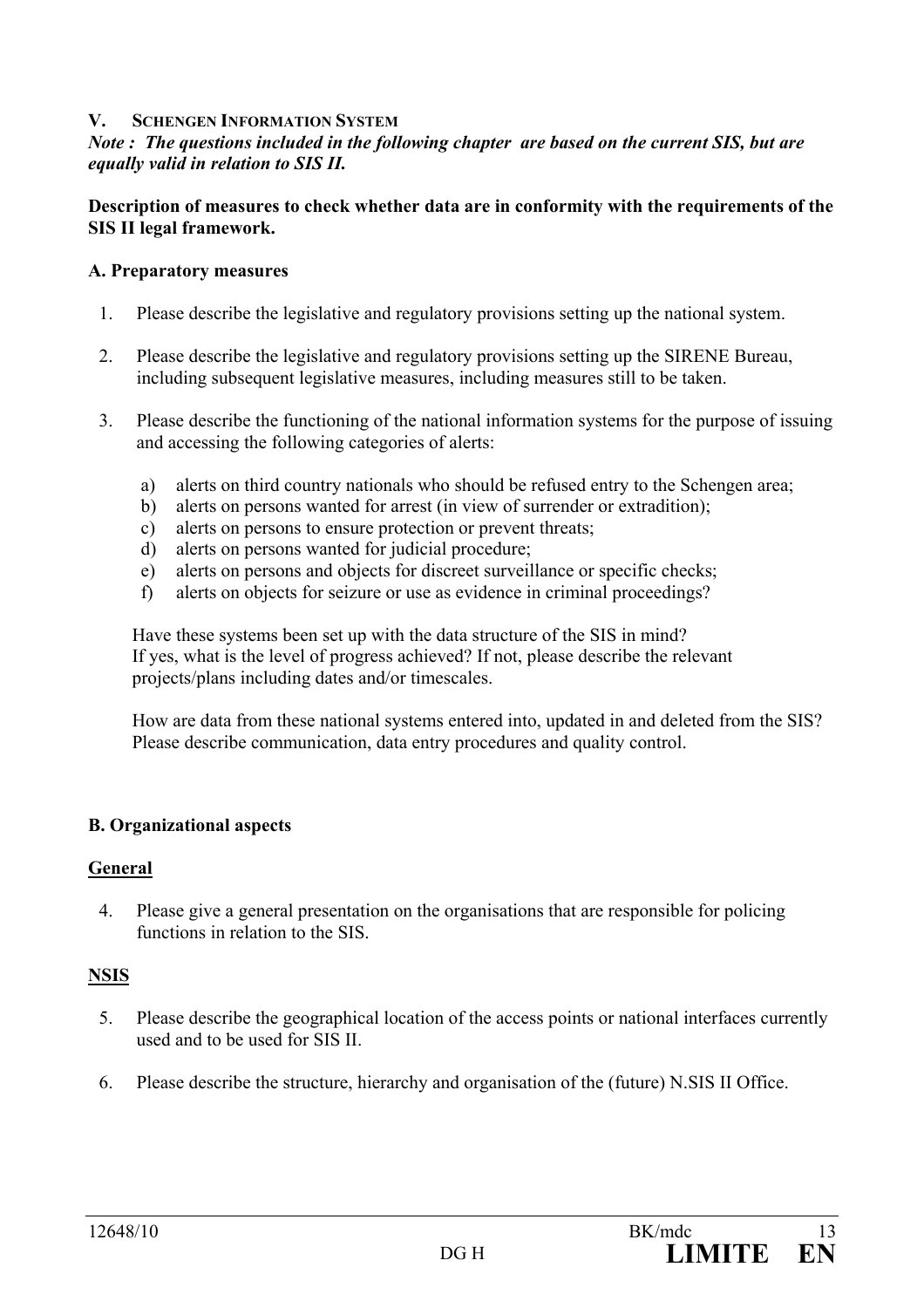#### **SIRENE Bureau**

- 7. Please describe the geographical location of the SIRENE Bureau.
- 8. Please describe the structure, hierarchy, administrative organisation of the SIRENE Bureau and its practical organisation (e.g. staff, authorities represented, day and night teams, specialisation of operators).
- 9. Please describe the language skills available at the SIRENE Bureau. Is English covered during night time and on weekends? If not, what procedures are followed to process urgent information in foreign languages at those times?
- 10. Are you planning to hire/have you hired civilian contractual staff (i.e. persons not belonging to any national authority)? If so,
	- a) Do/will such persons work on your premises?
	- b) What security measures apply/will apply, do/will these persons have the necessary clearance or certification?
	- c) Are non-disclosure/confidentiality agreements in place?
- 11. Please describe the limits of the respective spheres of competence of operators and end users.
- 12. Concerning the SIRENE Bureau's position and competences at national level:
	- a) Does the SIRENE Bureau have the possibility to directly consult and enter data in the national police system(s) or other law enforcement IT systems when running SIS searches, or initiate procedures for this to be done (such as on indications concerning an abductor in an alert on a missing minor)? If not, are steps being taken to this end?
	- b) Is the SIRENE Bureau able to access and enter data into other databases (vehicle registration databases, aliens' registers, population register); is there any coordinated and effective cooperation with the corresponding departments?
	- c) Does the SIRENE Bureau have the possibility to give instructions or does it have any other ways of influencing cooperation? Do national authorities' training cover the SIRENE Bureau?
	- d) Is the SIRENE Bureau empowered to conduct investigations or act as coordinators? (such as in Articles 39 and 41).
	- e) Does a website with the information relevant to the SIS exist? If so, who operates this website and who has access to it?
- 13. Concerning the relationship between the SIRENE Bureau and prosecuting authorities:
	- a) Which tasks under national law necessitate access to SIS by the judicial authorities?
	- b) What practical steps have been taken, to issue alerts on persons wanted for arrest (in view of surrender or extradition)? Do agreements exist with the judicial authorities, particularly with a view to ensuring that SIS alerts take priority over Interpol alerts?
	- c) What powers does the SIRENE Bureau have? Can, for example, flagging be carried out by SIRENE, or is an order from the judicial authorities required for this purpose? Are those working with SIRENE involved in the extradition process?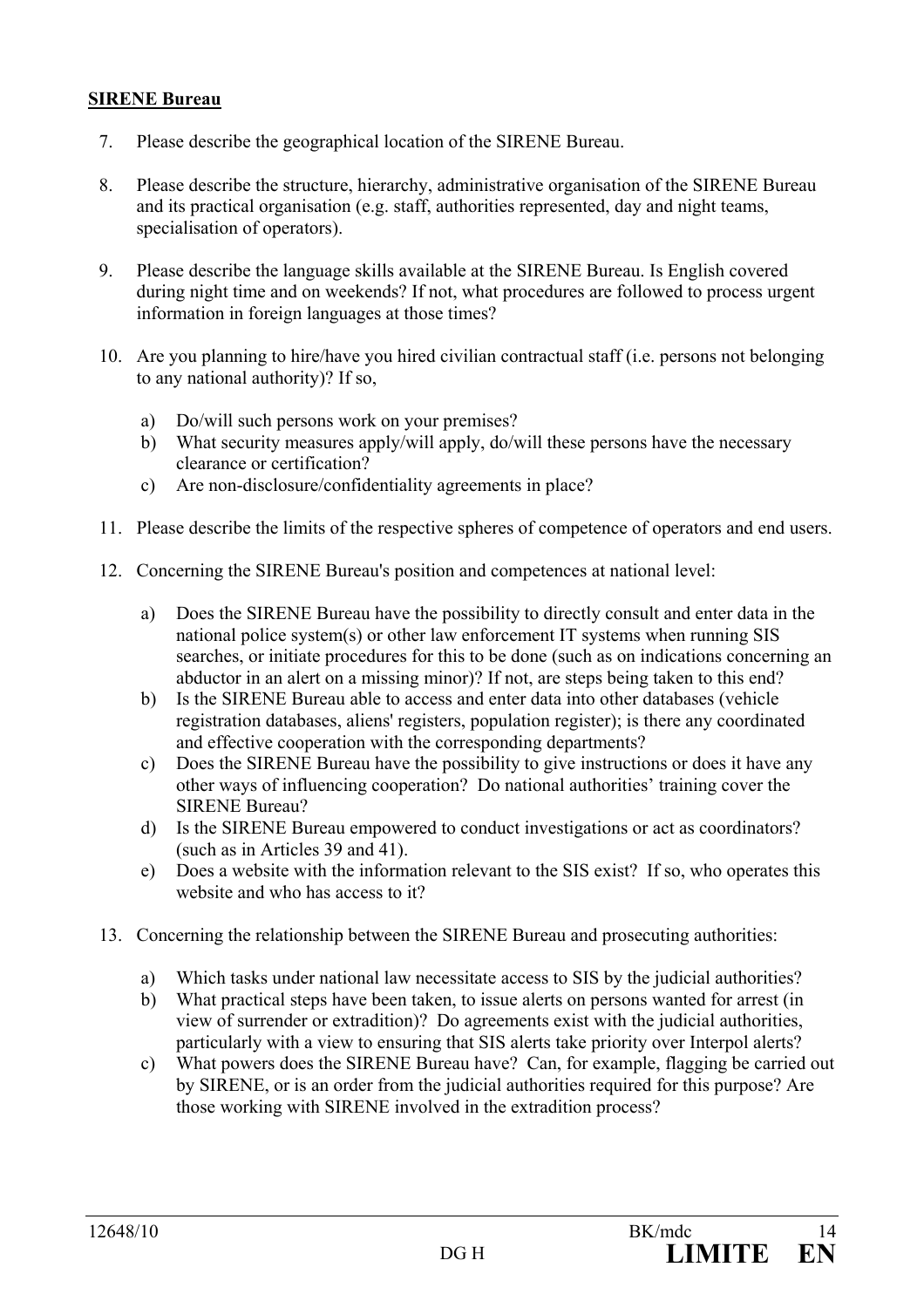- 14. How are the activities related to alerts for the purpose of refusing entry, including Article 25 of the Schengen Convention and the relevant articles of the Schengen Borders Code, performed?
	- a) Which authorities in your country issue the alerts for the purpose of refusing entry?
	- b) Which authority performs the role of the national SIRENE Bureau with regard to these alerts? Are there clearly defined channels of communication in place between the national authorities involved?
	- c) What measures are in place to ensure the availability of background information for the SIRENE Bureau (e.g. a decision on expulsion/ban on entry) which is not SIS-recorded?
	- d) Which national authority liaise with the Schengen partners for the purposes of sending and receiving requests for consultation under Article 25 of the Schengen Convention?
	- e) Does the SIRENE Bureau have access to the national migration system?
	- f) Do the migration authorities have a 24-hour service? If not, how is access to the data justifying the issuing of an alert pursuant to Article 96 ensured outside working hours?
- 15. Please give a list of services or authorities which are authorised to process SIS data including access to them and the competences which justify the need for access to such data.
- 16. Does the SIRENE Bureau also process Interpol searches?
- 17. How is the relationship with Interpol and Europol? Are these bodies close together from a physical, organisational and administrative point of view? How is the exchange of information between SIRENE, Interpol and Europol ensured?

## **C. Technical aspects**

## **General organisation**

- 18. Please give an overview of the computer architecture of national systems which are connected to SIS1+ and/or which will be connected to the SIS II.
- 19. Please show the data flows between national systems and the SIS in relation to the input of data according to each category of alert.
- 20. In relation to the current (and future) computer processing of SIS (II) data from a remote workstation by an end user:
	- a) Can the national systems provide data in UNICODE format to the SIS (II)?
	- b) Can the national systems display data provided by SIS II in UNICODE format
	- c) Can the national system search on a part of a name (i.e. partial queries)?
	- d) Can the national system search for a name using phonetics? If so, has it been evaluated to test its effectiveness at finding names of foreign nationals, particularly those who have a different base alphabet (e.g. Latin, Cyrillic and Greek)?
- 21. Will you exchange biometric data via the SIS II and/or SIRPIT? If so please explain how (in practice). If not, how are the biometric data exchanged? Is 24-hour access by SIRENE to biometric data possible?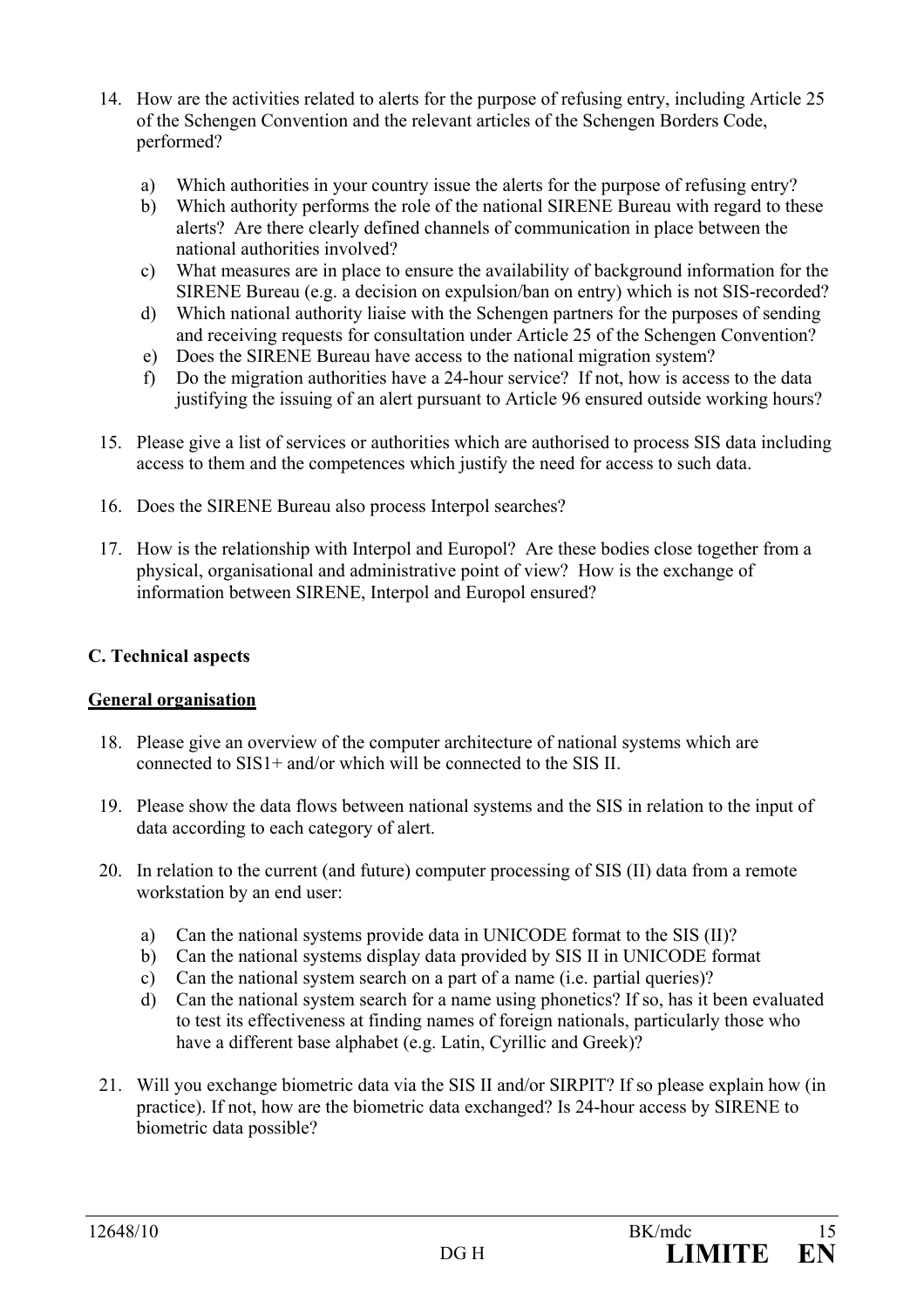- 22. How do the competent authorities in the field have access to end-user terminals (e.g. by radio, only by telephone, via mobile terminals fitted in vehicles, only in person, only in writing etc.)? Are there differences between the various national authorities?
- 23. Please explain the procedure to be followed by a user in the field to consult the SIS database. Are the SIS and the national system consulted at the same time or do both systems have to be consulted separately?
- 24. How do the consular posts of your country access the SIS? Describe the procedure for updating data in consular posts including frequency.
- 25. How many terminals are available for input and consultation of data by the authorities authorised to process SIS data?
	- a) law enforcement services, including those with a control function
	- b) the border control authorities;
	- c) diplomatic missions and consular posts;
	- d) the authorities responsible for aliens and asylum;
	- e) customs authorities;
	- f) others?
- 26. Please provide an estimate of the volume of data introduced into the SIS database for each category of alert per annum.
- 27. Are some alerts introduced in batches? If so please detail the alert types, the frequency of the batch execution and the volumes expected in each batch.

## **Business Continuity (Schengen Catalogue of Best Practices (BP) - 5.6.1 and 1.1)**

- 28. Please describe the contingency centre/backup centre, its location, capabilities and functions etc.
- 29. Has the switchover between the contingency and the operational system been tested (BP 5.6.1) and if so, when was the last time? What is the result of testing the contingency and operational system?
- 30. Please describe the measures in place ensuring 24/7 operation. How is engineer support organised?
- 31. How are the system backups organised?
	- a) Do you take daily backups?
	- b) On what media are backups kept?
	- c) Describe the location and protection of all backup media.
	- d) Is the backup media transported to other locations?
	- e) How is the backup media labelled and protected during storage and transport?
	- f) Are system backups regularly checked?
	- g) Are restoration procedures checked and tested? If so, how often?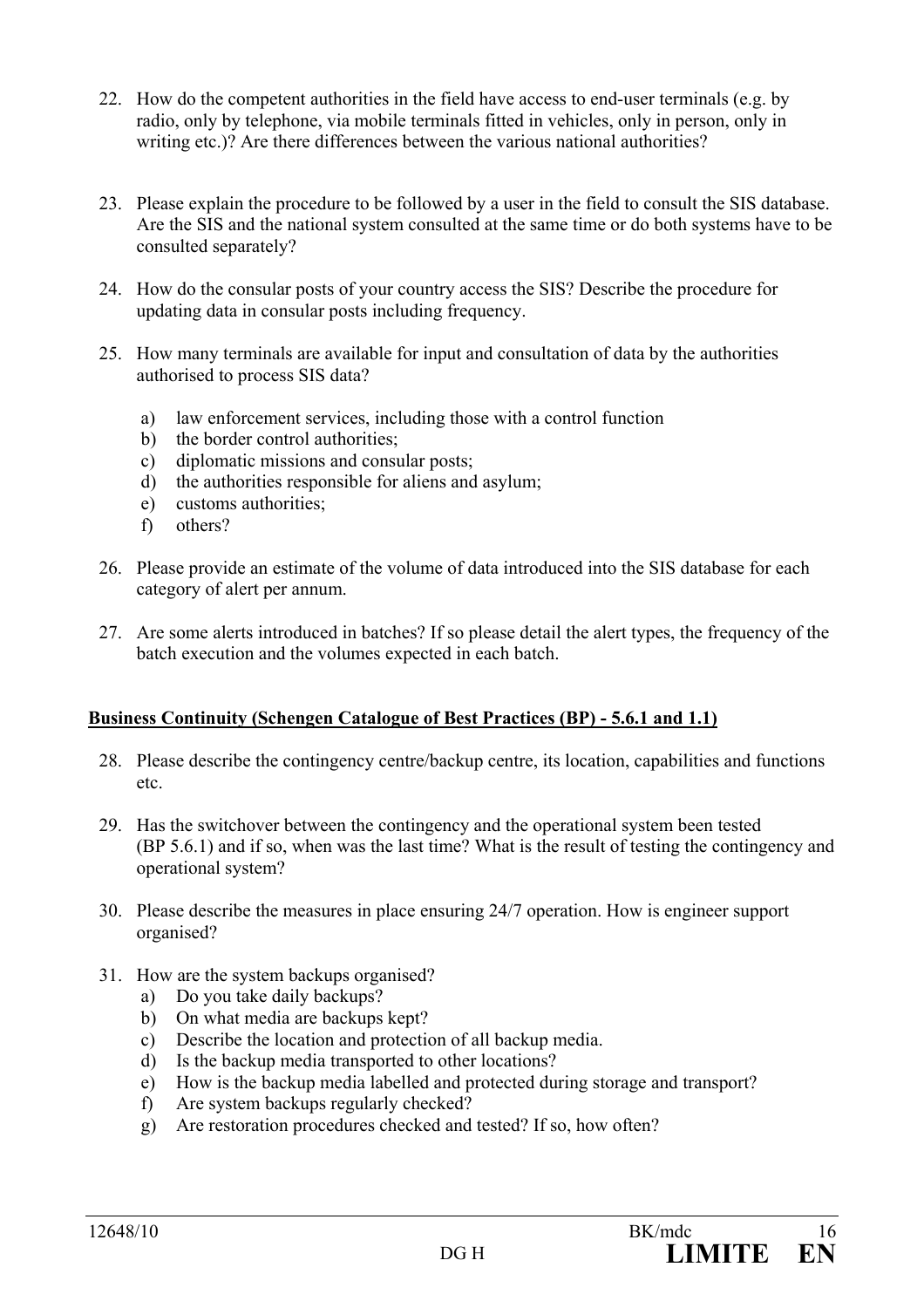- 32. What kind of emergency plan do you have in place relating to situations where it is impossible for users to search the SIS due to a problem with a national system or network inaccessibility?
- 33. What arrangements have been made to enable the continued operation of the SIRENE Bureau without interruption in exceptional situations such as a *force majeure* event, power cuts, disturbance or interruption of traditional telecommunications systems, etc?

### **Statistics**

34. Are there methods in place for collecting statistics on system down time?

#### **D. Management of SIS alerts & follow-up**

- 35. What are the procedures following a hit?
- 36. Are hits recorded manually or automatically? If they are automatically recorded, how is it done?
- 37. Are the actions taken after a hit, e.g. the results of an investigation, recorded? If so, is it done centrally or locally? For how long are the results of an investigation retained?
- 38. At what stage is an alert deleted (e.g. immediately after notification of an arrest, after notification of a person's whereabouts, after the reported discovery of an object, or after all measures have been taken, e.g. actual extradition, dispatch of documents to the place of residence, retrieval of the object)? Please break this down per alert category.
- 39. How is the deletion of data guaranteed if action has been taken in response to an alert?
- 40. How does the authority responsible for central or local management carry out his duty of ensuring that alerts are deleted when they are no longer required? Which is this authority?
- 41. What kind of checks are carried out to ensure that alerts no longer required are deleted? What measures have been taken to manage instances where this has not been done?
- 42. Which steps are to be taken by the end-user to prove the identity of a subject where there is a case of misused identity?
- 43. Which services and/or authorities have the competence to follow-up on a hit?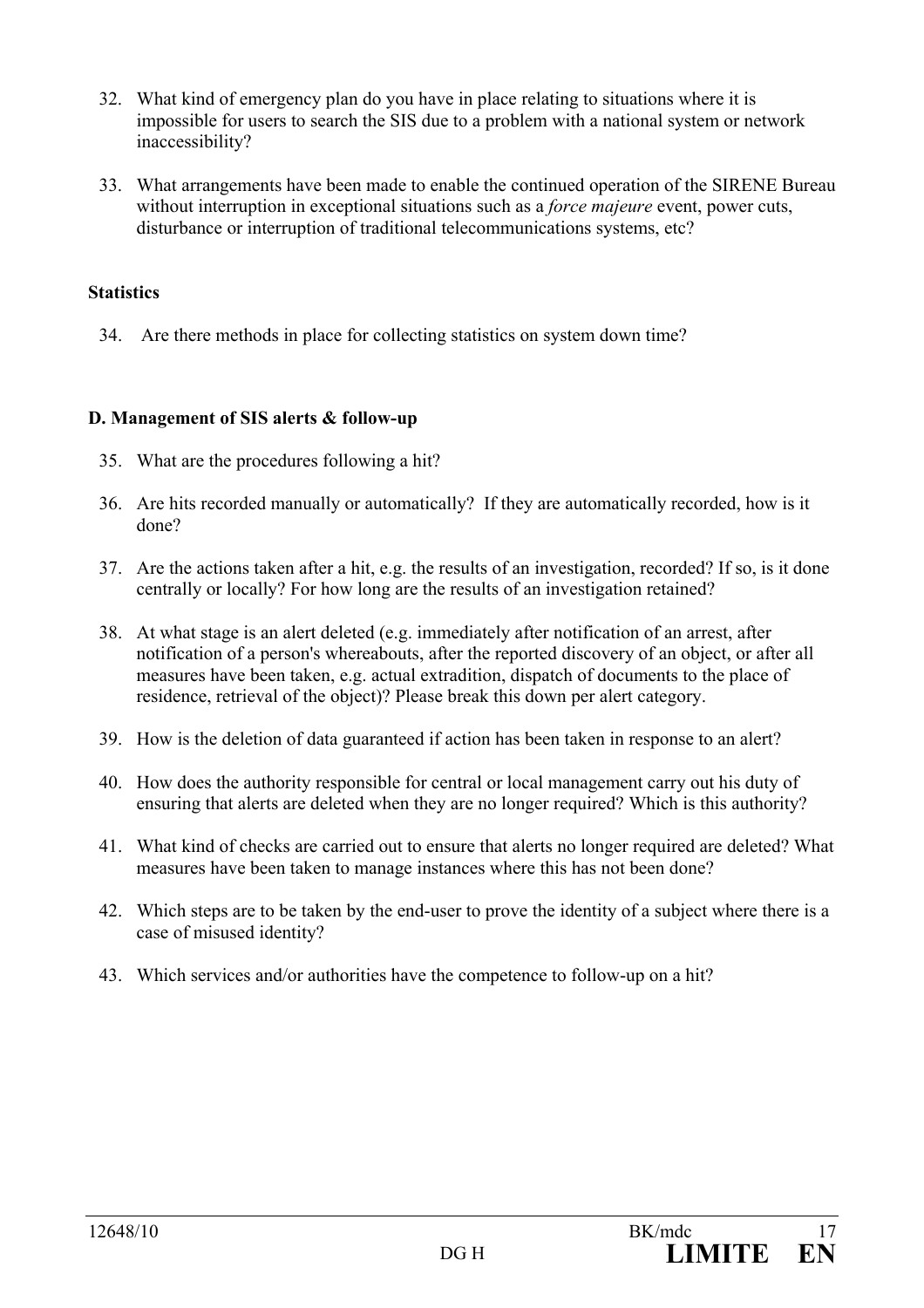## **E. Security & data protection**

## **NSIS**

- 44. Please describe the security measures implemented for the national systems (physical and logical security and security organisation).
- 45. What (if any) standards are used for information security?
- 46. Please describe the level of protection, the protection measures and security organisation applied to computerised national applications having access to, or processing SIS II data.
- 47. Please describe the methods controlling physical access to the premises of the national SIS systems where applicable, including paper archive storage rooms.
- 48. What security measures are in place to control access to SIS data? Please describe measures implemented to ensure that each user has access only to the categories of data for which s/he is authorised.

## **SIRENE**

- 49. Please describe the security measures at the SIRENE Bureau (e.g. logistical and physical security, security organisation, authorisations for access to SIRENE Bureau premises).
- 50. Please describe the methods controlling physical access to the premises of the SIRENE Bureau, where applicable including paper archive storage rooms.
- 51. Please describe the level of protection and protection measures applied to computerised applications related to the SIRENE application.
- 52. Please describe the measures taken to ensure that SIRENE files are destroyed after the deletion of the alert to which they relate. Who is responsible for ensuring that this occurs?

## **F. Training and information**

- 53. Please describe the specific training for technicians, operators and those responsible for the national systems in the NSIS and SIRENE Bureau.
- 54. Please describe the specific training for SIRENE Bureau staff (knowledge on national and international legislation, language skills, in-house training or other training courses etc.).
- 55. Please describe the training and information for end users, in particular:
	- a) How are police officials in the field (end users) informed about the SIS and the SIRENE Bureau (e.g. by specific training, in the course of ordinary police training, "cascade" training from trainers, articles published in police journals, through specific brochures, through general public relations work)?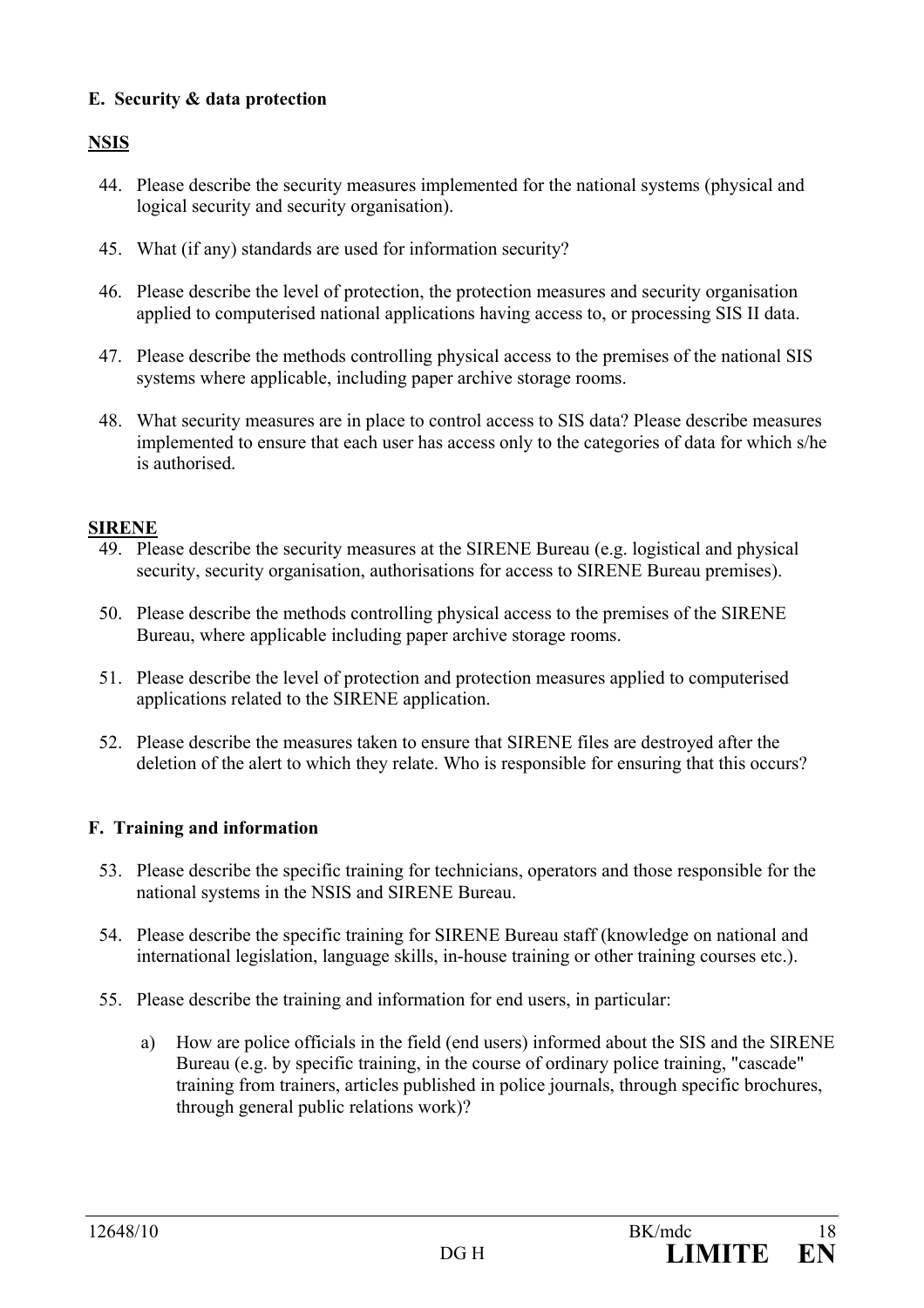- b) Are newly-recruited users (e.g. policemen and policewomen) given training in the use of SIS? If so, what is the content of this training and how many hours does it last?
- c) Does continued training take place in the form of courses, seminars, conferences etc? If so, how many hours?
- d) Which authority is responsible for providing training to end users?
- e) Does a specific website giving information on SIS and SIRENE exist?
- f) Is e-learning available to all end users?
- 56. What measures are in place to ensure the level of competence of new users?
- 57. In relation to judicial authorities:
	- a) How are judges and public prosecutors informed about the SIS (e.g. by specific training, in the course of ordinary training, "cascade" training from trainers, publications, through specific brochures, through general public relations work)?
	- b) How are they (made) aware of the SIRENE Bureau, its role and differences between SIS and Interpol searches (e.g. by specific training, in the course of ordinary training, "cascade" training from trainers, publications, through specific brochures, through general public relations work)?
	- c) Are they informed regularly, just once or not at all? Are there regional differences?
	- d) Does the SIRENE Bureau have any influence on the information and training of the judiciary?

The same question (concerning training and information) should also be answered in the case of migration authorities (how are they trained?).

## **VI. ISSUING OF VISAS**

- 1. What security measures are in place with regard to the transmission of Schengen visa stickers from the central authorities to diplomatic missions and consular posts as well as within these missions?
- 2. How is staff (consular officers and local staff) at diplomatic missions and consular posts informed about and trained in (the practical implementation of) the common visa policy, the the Community Code on Visas (JO L 243 of 15 September 2009) and other relevant information?
- 3. Do you have a special training programme for consular officers and staff before their posting? Please describe. Do you provide follow-up training for consular officers and local staff? Is any specialised training given in the detection of false documents?
- 4. How do you ensure proper feed back from consulates and monitoring of consular work, notably as regards the correct application of the relevant Community legislation?
- 5. How do you ensure that consulates are informed about misuse of visas detected within the territory of Member States?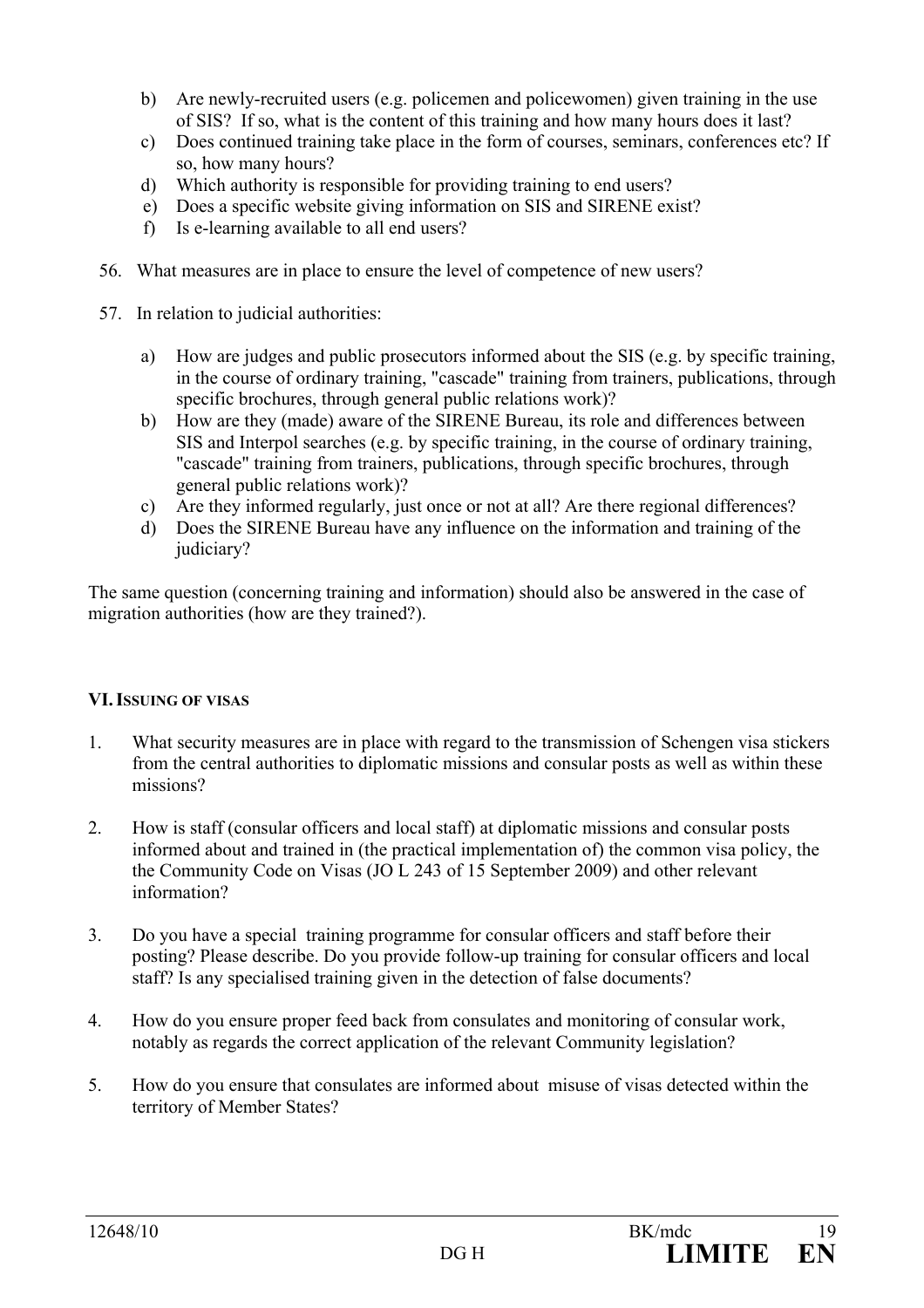- 6. How are data transmitted from your country's diplomatic missions and consular posts to the respective central authorities (notably as regards consultation)? Are data transmitted in encrypted form?
- 7. *(For Member States already applying the Schengen acquis)* Please describe the IT infrastructure (hardware) in place in consulates.

*(For States not yet applying the Schengen acquis)* Does your present IT infrastructure (hardware) meet the requirements in terms of handling Schengen visa issuance? Please describe.

- 8. Extension of visas: Please describe the way your country will apply/applies Article 33 of the Community Code on Visas. How many cases of extension of the period of validity and/or the duration of stay for visa holders are carried out per year ? What are the reasons for such extensions?
- 9. *(For States not yet fully applying the Schengen acquis)* Please provide information on your consular presence (i.e. visa issuing consulate or - diplomatic mission) in the third countries listed in Annex I to Council Regulation 539/2001/EC.
- 10 Motivation of refusal of a visa and right of appeal: Do you already apply Article 32 of the Community Code on Visas? If not, please describe the procedures in place.
- 11. Please describe the practice followed when issuing visas to applicants who are non-residents in the country where they lodge their application.
- 12. What is the total number of visa applications, visas (not) issued, and visas refused over the past three years (by jurisdiction and type of visa)? What are the most significant developments?
- 13. Are your diplomatic missions and consular posts empowered to issue residence permits?
- 14. Under which circumstances do your consuls consult the central authorities?
- 15. How are the authorities responsible for the exceptional issuance of visas at the border pursuant to Articles 35 and 36 of the Community Code on Visas, made aware of the relevant provisions and their proper implementation?
- 16. Which manuals of specimen documents do you use to check the authenticity of documents presented (travel documents, supporting documents, etc.)?
- 17. Are visa issuance-tailored risk analyses elaborated at central level?
- 18. What activities are being engaged at your diplomatic missions and consular posts to combat illegal immigration ?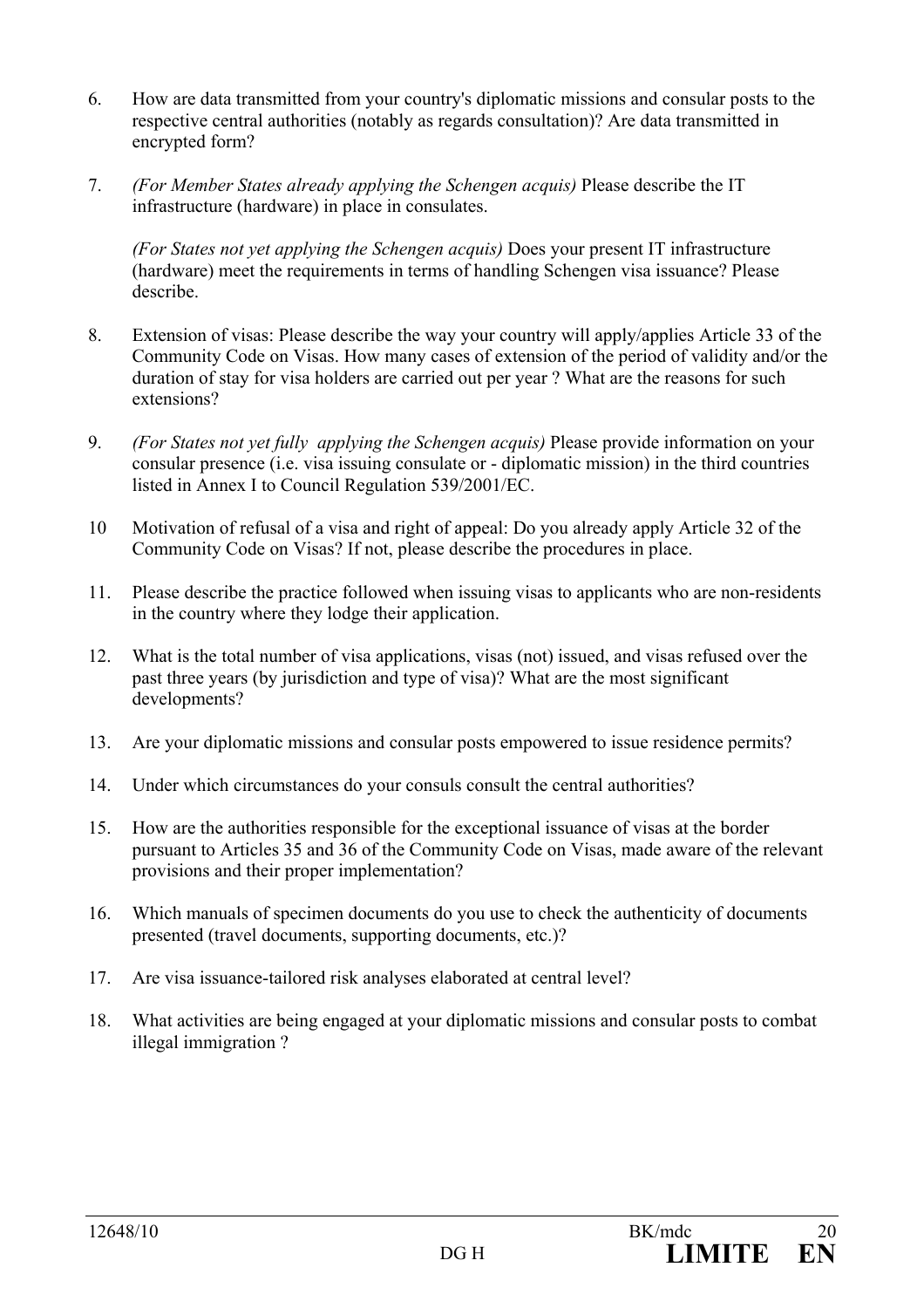### **VISION NETWORK / PRIOR CONSULTATION**

(Chapter deleted - this information is collected during the actual evaluations, when checking the procedures actually followed)

### **VII. JUDICIAL COOPERATION**

- 1. Has your country received and/or made requests for mutual assistance on issues relating to the areas covered by Articles 49 and 50 of the Schengen Convention?
- 2. Have the judicial authorities received the Directory of the cities of the other Member States so they can use the possibility of forwarding directly requests for mutual assistance as provided for in the Schengen Convention? Do the judicial authorities have access to the European Judicial Network instruments (in particular the Atlas utility)? Are the contact points of the EJN known to all relevant judicial authorities?
- 3. Have any extradition requests been authorised under the Simplified Extradition Convention in accordance with Council Decision 2003/168/JHA? How many have been authorised to date?
- 4. How are the forms for requesting the transmission of extracts from judicial records (SCH/III (97) 41 4 rev) distributed and used?
- 5. Are the possibilities for mutual judicial assistance in criminal matters and extradition provided for by the Schengen Convention used satisfactorily?
- 6. Has the application of Article 51 a) caused problems of any kind? What are the conditions for the application of Article 51 a) and b)?
- 7. In the event of a conflict between a European Arrest Warrant and a request for extradition presented under the Simplified Extradition Convention, how is the decision taken on whether the EAW or the extradition request takes precedence? Did you note some difficulties on conciliation?

## **VIII. LEGISLATION ON FIREARMS**

- 1. Have the contents of the EU Directive 91/477 on firearms been transposed without particular difficulty into national legislation? Do the forms that you exchange with other MS for the intra-Community transfer of firearms contain all the information on firearms as requested by Directive 1991/477/CEE?
- 2. What measures have been taken in terms of organisation and personnel in order to ensure the application by the competent authorities of the contents of the EU Directive on arms or the corresponding national legislation?
- 3. How is information on firearms purchases, if required by the Directive) exchanged with other EU Member States ??
- 4. What firearms, if any, may be brought into your country without prior permission, solely using the European firearm pass?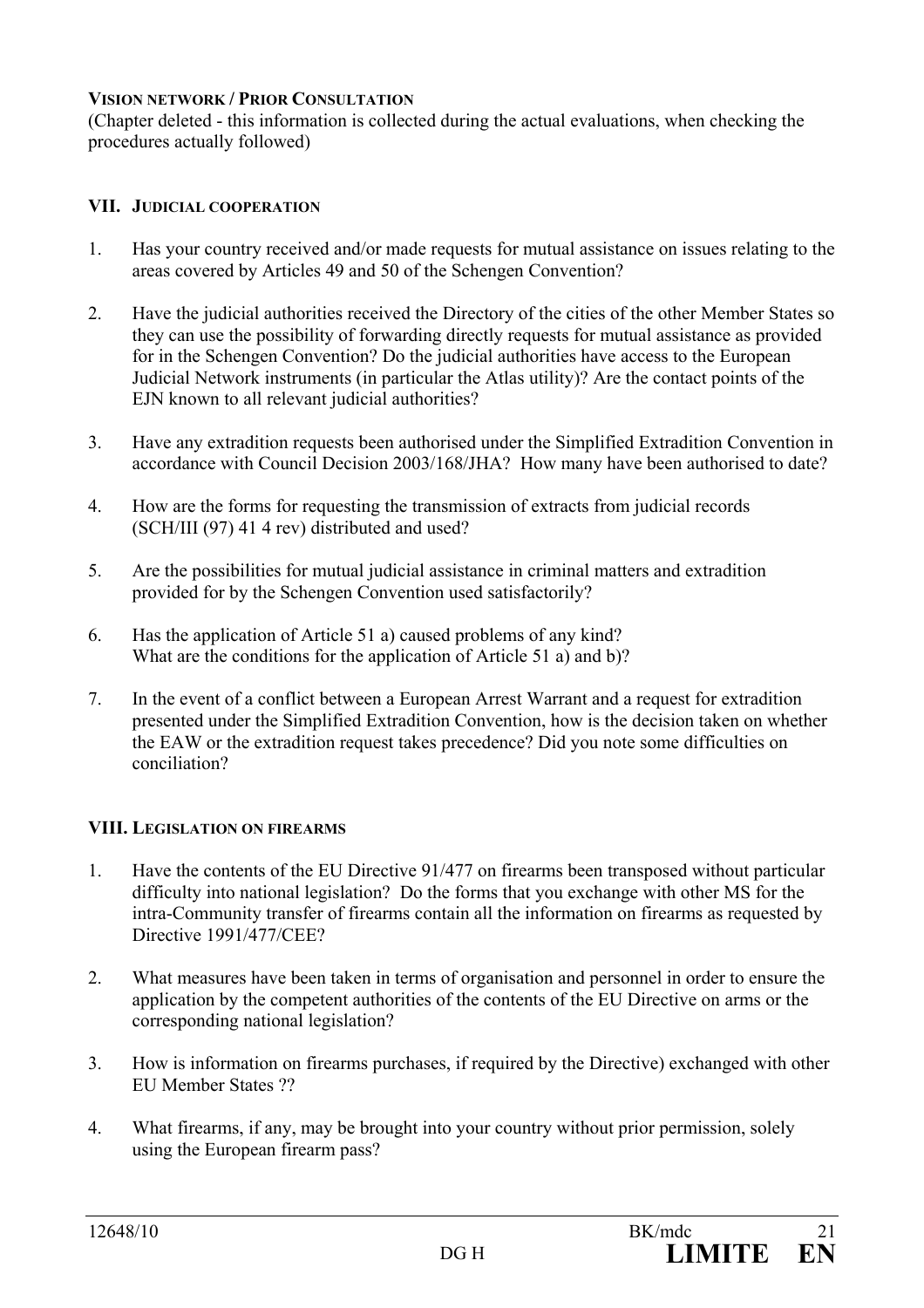5. Which firearms, if any, do not require consent within the meaning of Article 11(4) of Directive 91/477/EEC by your competent national authorities in order to be transferred into your country?

## **IX. POLICE COOPERATION**

## **A. General**

- 1. Present a general oversight of the forces with police tasks in your country and their most important competences. Provide an organigramme.
- 2. Which police forces are represented in the central Schengen body? Does the central Schengen body have access to all police databases?
- 3. Is the SIRENE bureau responsible for handling requests for police cooperation according to the Schengen Convention?
- 4. Regarding police data, is there one general police database or are there several databases belonging to different police forces?
	- a) If there is only one, do all police forces have access to this database?
	- b) If there is more than one who has access to which database?
	- c) Which police forces have the right to edit the data/information in this/these database(s)?
- 5. Describe the training curriculum for police officers, as regards their training on the application of the provisions of the Schengen acquis, in particular on police cooperation and the related Handbook(s). Is the Handbook available and in use in all police units?
	- a) Which national instructions, administrative provisions, etc. are in place with regard to the implementation of the Schengen acquis?
	- b) Describe the mechanism for updating this information!
	- c) Does police intranet play any role in your system of training and education on Schengen police cooperation issues?
	- d) Do you use any specific ways of training and education such as e-learning, CD-roms etc.?
- 6. Are officers participating in joint missions required to have a basic knowledge of the other relevant language? Are there language trainings available for the police personnel, if yes at what levels?

## **B. Information exchange**

7. What additional measures, if any, are your police authorities authorised to take without the involvement of the judicial authorities, other than those listed in the Council Framework Decision 2006/960/JHA of 18 December 2006?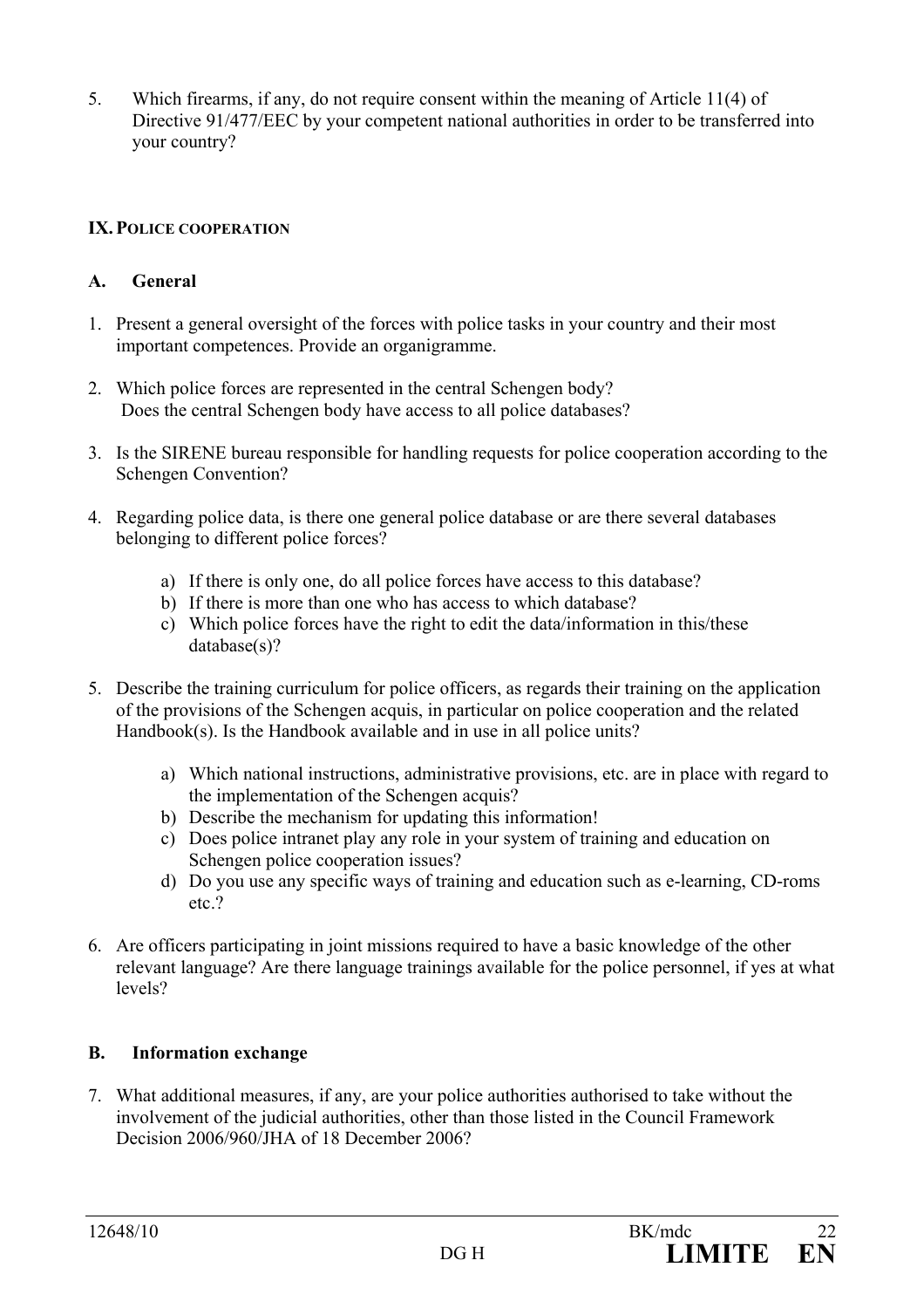- 8. Do the applicable rules on judicial assistance and/or data protection allow information that is obtained from non-Schengen countries through police channels to be passed on to judicial authorities, and if so, under which conditions? Can it be used as evidence in criminal proceedings or does its use as evidence require the explicit consent of the judicial authorities in your country, similar to Article 39(2) of the Schengen Convention?
- 9. How often are the registrations forms, mentioned in Article 45 used by the competent authorities to prevent threats, conduct criminal investigations or to clarify the circumstances of missing persons or victims of accidents?
- 10. Is article 46 of the Schengen Agreement used to exchange information regarding public order and is this information processed by the central Schengen body?
	- a) Do you avail of statistical material on the exchange of information over the 3 previous years? If so, can you provide it?
	- b) Could you sum up the 5 types of information which are exchanged most often with other Member States?
	- c) Could you sum up the 5 types of information which are considered the most important to obtain from other Member States for law enforcement purposes?

## **C. Cross-border operations**

- 11. Which measures must be observed regarding the use of technical means in cross-border surveillance? What kind of direct links are used to facilitate cooperation and communication, as meant in article 44, in particular to ensure cross-border interoperability for radio telecommunications systems?
- 12. Does your national law qualify an attempt to commit a crime as sufficient ground to take measures pursuant to Article 40(1) and (2) of the Schengen Convention?
- 13. Please provide statistics over the last three years with regards to all neighbouring states on
	- a) requests pursuant to Art. 39,
	- b) operations pursuant to Art. 40,
	- c) operations pursuant to Art. 41 and
	- d) and exchanges pursuant to Art. 46

 Please specify statistics with regards to individual neighbouring states. As regards b) and c), please distinguish between statistics relating to operations in direction into the country and out of the country.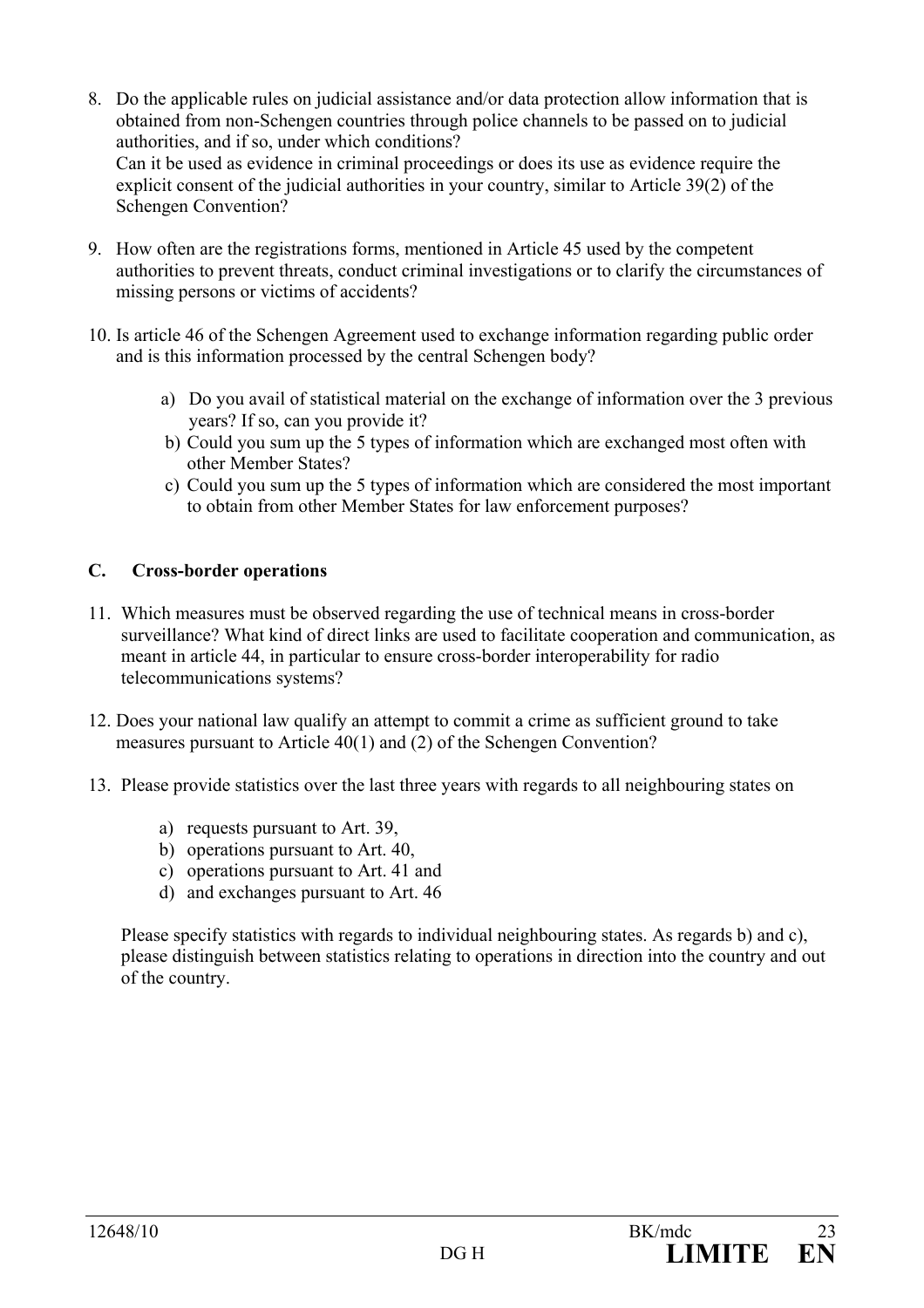## **D. Bilateral cooperation**

- 14. With which Schengen and non-Schengen States have agreements been concluded or are agreements being prepared/modified on matters of police cooperation, including:
	- a) arrangements or declarations referred to in Article  $40(6)$ ,  $41(9)$ ,  $41(10)$  of the Convention,
	- b) police cooperation in border zones as referred to in the provisions of Article 39(4) of the Convention (see also Executive Committee Decision SCH/Com-ex (98) 51 Rev.3 of 16.12.1998.
	- c) mixed patrols in the border area in the framework of direct cooperation,
	- d) Police Cooperation Centres (incl. Customs),
	- e) exchange of liaison officers (see also question I. 34).

Please describe the contents of these agreements. To which extent do provisions of these bilateral agreements go beyond the Schengen requirements?

- a) What rights do foreign officers have on your territory?
- b) Can they act independently?
- c) Do they have the right to apprehend?
- d) Do you have police and customs cooperation centres or joint police stations?
- e) If not, are there plans to set them up?
- f) How are (will) relations between such joint centres and the central Schengen body be organised?
- g) In addition to cooperation on land, are there (will there be) other forms of cooperation (waterways, sea, air, etc)?

## **X. DRUGS**

- 1. What specific organisational measures have been adopted at the external borders to combat drug trafficking?
	- a) New structures
	- b) Staffing measures
	- c) Creation of new customs services specialised in surveillance at the external borders
	- d) Use of aircraft by customs authorities (planes, helicopters) for detecting illegal shipments.
- 2. Technical aspects
	- a) What specific measures and tactical methods have been adopted at the external borders to combat drug trafficking?
	- b) What special measures have been taken to guarantee that controls are effectively targeted (targeted controls)?
	- c) What new methods have been introduced to obtain relevant information?
	- d) Have any steps been taken with a view to concluding protocols and agreements with international carriers and to obtaining information on suspect activities, in accordance with the recommendations issued by the World Customs Organisation (WCO)?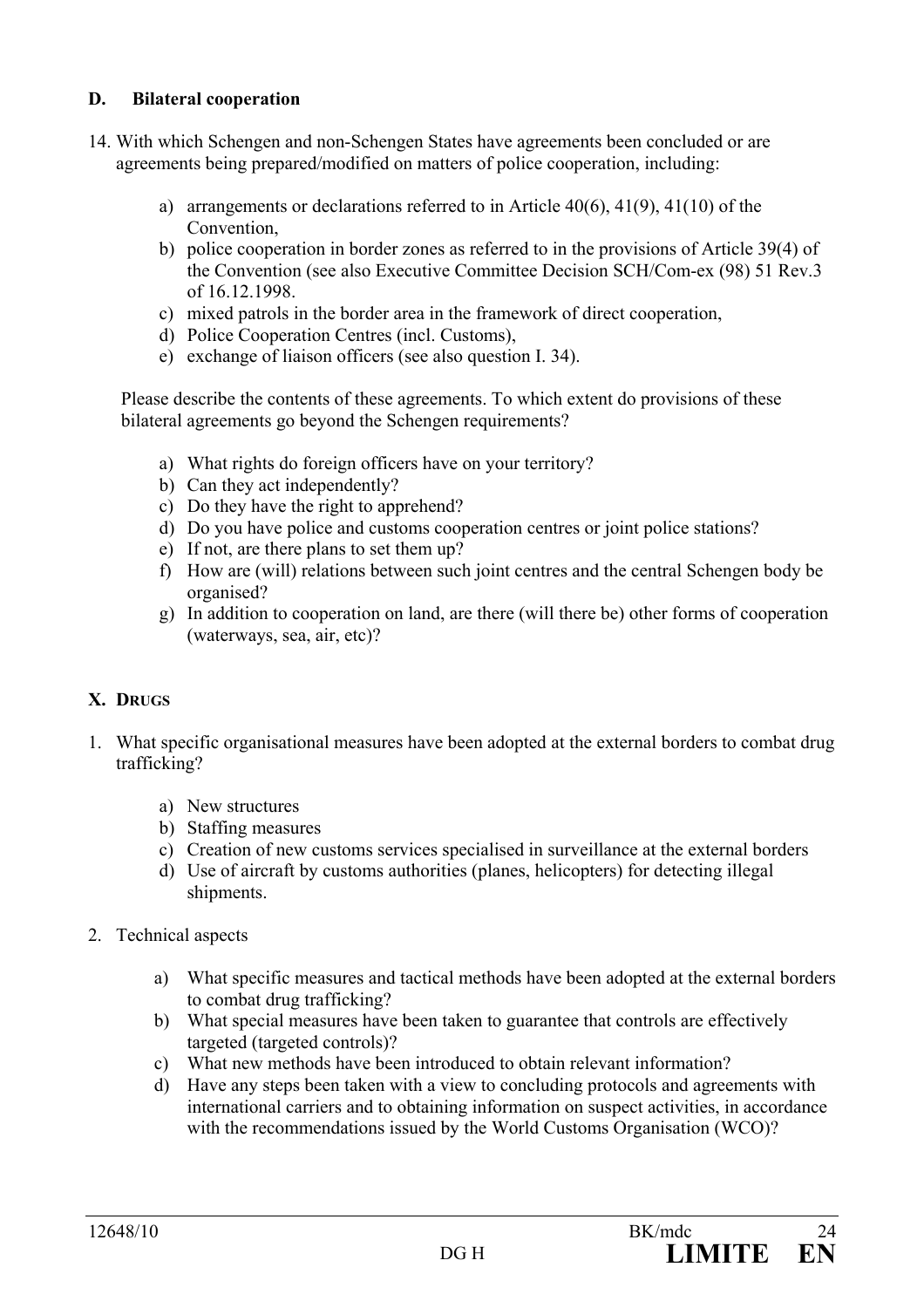- e) Does your country carry out risk assessment or profiling in relation to drug trafficking? If so, please provide brief details of how this is carried out.
- f) Could you give more information on the national and international controlled deliveries carried out?
- 3. What technical means have been deployed at the external borders to detect drugs smuggled illegally into the country? Please distinguish according to the type of border.

 Please indicate the type and number of detection means deployed and the frequency with which these are used, drawing a distinction between

- a) sniffer dogs
- b) X-ray machines
- c) permanent equipment for controlling air freight
- d) mobile facilities
- e) endoscopes
- f) systems for analysing urine to detect the presence of drugs concealed inside the human body
- g) any other technical means
- 4. What measures have been taken to obtain information within the framework of international external border cooperation:
	- a) international agreements (specific bilateral agreements, etc.)
	- b) participation in international working groups
	- c) communication and information systems
	- d) criminal tactics measures
	- e) others?
- 5. What results have you attained in terms of seizures for the last three year at the external borders? Please distinguish according to the type of border.
	- a) nature and volume
	- b) country of origin
	- c) destination
	- d) means of transport
	- e) means of concealment used by the trafficker

## **XI. DATA PROTECTION**

- 1. Has the national legislative process for adopting legislation on personal data as referred to in Article 117 of the Convention been completed? a) If not, which procedures are still outstanding?
- 2. What data protection rules do you apply as regards the protection of SIS data?
- 3. Who are the national supervisory authorities competent for SIS data?
- 4. Give a description of the supervisory authority's independence and position in the legal system.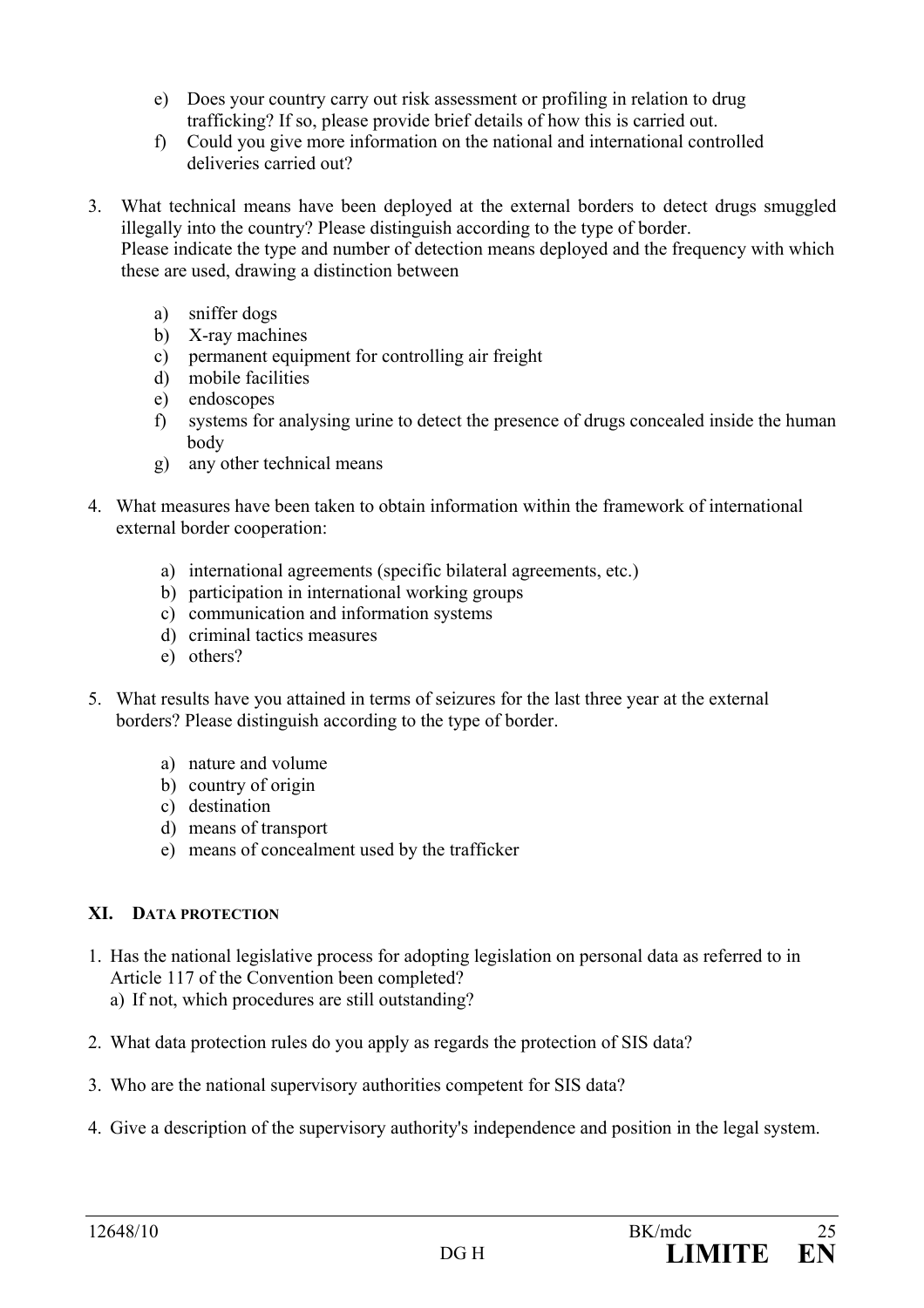- 5. Which concrete powers and actions are available to the supervisory authority in case there is misuse in the processing of SIS data?
- 6. How will the supervisory authority use its right of supervision of the national part of the SIS in future and does it have an (automatic) right of access?
	- a) Must this right of access be used in situ?
	- b) Is it being envisaged to organise supervision in parallel, e.g. one person in the SIRENE Bureau and the other with the final user?
	- c) Is there a Schengen supervision policy on national level?
	- d) Are there periodic checks of the content of the SIS (see recommendation JSA Schengen concerning Art. 99 alerts) and is there a systematic approach of supervision allowing a harmonised supervision approach between different national supervisors? *(see recommendation JSA Schengen concerning Art. 96 alerts*)
- 7. What exactly does the national supervisory authority supervision over an alert related to the legality of the procedure or also the validity of the grounds for the alert?
- 8. Are adequate human, financial and technical resources provided for implementation of data protection guarantees in accordance with the Schengen Convention?
	- a) Are these resources considered as sufficient for regular supervision of SIS?
	- b) Is there a training module available for new (staff) members of the national supervisory body who will be responsible for supervising SIS?
	- c) How are the competences of the staff checked and guaranteed?
- 9. What activities are foreseen for the introduction of SIS II? Is an audit of the new national SIS planned before its introduction?
- 10. When there is access from the data subject on the basis of Article 109 of the Schengen Convention [for SIS II the basis are Art 41 of the SIS II Regulation and Art 58 of the SIS II Decision regarding the access of individuals to their own personal data], can this right be exercised directly or will the national supervisory authority also play a role?
	- a) In the latter case, what is the scope of the task of the national supervisory authority?
	- b) When the right of access is exercised directly, are there legal time limits for the Schengen authorities to comply with?
	- c) Are these time limits complied with?
	- d) Has the data subject a legal right of recourse?
	- e) When the right of access is exercised indirectly, are there legal time limits for the national supervisory authority and the Schengen authorities to comply with?
	- f) Are these time limits complied with? Has the data subject a legal right of recourse?
	- g) How is the right to rectify/correct organised (this question is related to the implementation of articles 109, 110 and 111)
- 11. How do you resolve the possible conflict between the transparency of public action and the protection of data entered in the SIS?